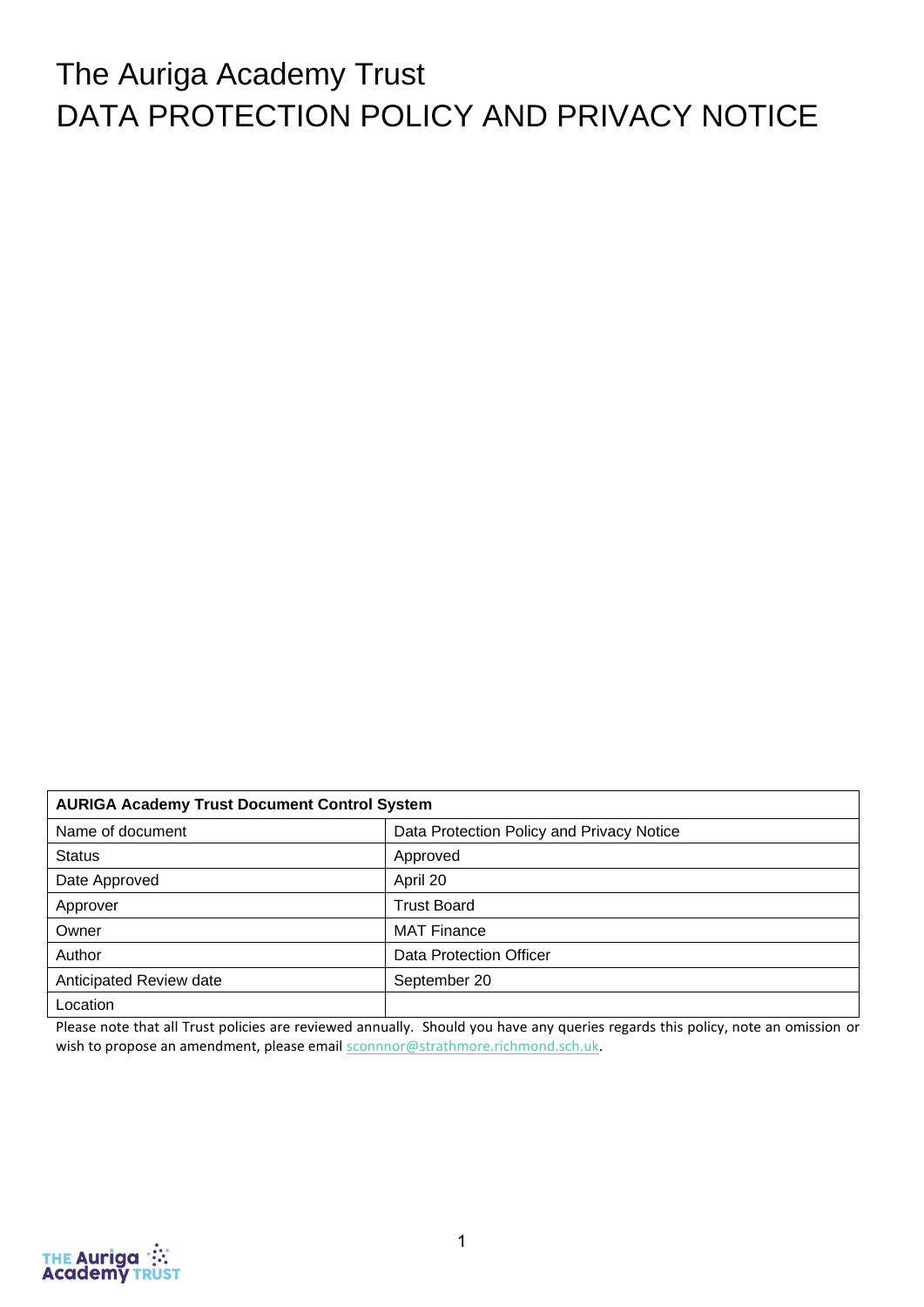## **Contents Page**

| <b>Section</b>    |                                                         |                                                 |                |  |  |
|-------------------|---------------------------------------------------------|-------------------------------------------------|----------------|--|--|
| 1                 | Aims                                                    |                                                 | 3              |  |  |
| $\boldsymbol{2}$  | Scope                                                   |                                                 | 3              |  |  |
| 3                 |                                                         | <b>Legislation and Guidance</b>                 | 3              |  |  |
| 4                 | <b>Definitions</b>                                      |                                                 | 3              |  |  |
| 5                 |                                                         | The Data Controller                             |                |  |  |
| 6                 | 6.1                                                     | <b>Board of Trustees</b>                        | 4              |  |  |
|                   | 6.2                                                     | <b>Data Protection Officer</b>                  | $\overline{4}$ |  |  |
|                   | 6.3                                                     | <b>Executive Headteachers</b>                   |                |  |  |
|                   | 6.4                                                     | All Staff                                       |                |  |  |
| $\overline{7}$    |                                                         | <b>Data Protection Principles</b>               |                |  |  |
| 8                 | <b>Collecting Personal Data</b>                         |                                                 |                |  |  |
|                   | 8.1<br>Lawfulness, fairness and Transparency            |                                                 |                |  |  |
|                   | 8.2<br>Limitation, Minimisation and Accuracy            |                                                 |                |  |  |
| 9                 | <b>Sharing Personal Data</b>                            |                                                 |                |  |  |
| 10                | Subject Access Requests and Other Rights of Individuals |                                                 |                |  |  |
|                   | 10.1<br><b>Subject Access Requests</b>                  |                                                 | 6              |  |  |
|                   | 10.2<br><b>Children and Subject Access Requests</b>     |                                                 | $\overline{7}$ |  |  |
|                   | 10.3                                                    | <b>Responding to Subject Access Requests</b>    | $\overline{7}$ |  |  |
|                   | 10.4                                                    | Other Data Protection Rights of the Individual  | $\overline{7}$ |  |  |
| 11                |                                                         | Parental Requests to See the Educational Record | 8              |  |  |
| 12                | <b>CCTV</b>                                             |                                                 | 8              |  |  |
| 13                |                                                         | Photographs and Videos                          | 8              |  |  |
| 14                |                                                         | Data Protection by Design and Default           | 8              |  |  |
| 15                |                                                         | Data Security and Storage of Records            | 9              |  |  |
| 16                |                                                         | <b>Disposal of Records</b>                      | 9              |  |  |
| 17                |                                                         | <b>Personal Data Breaches</b>                   | 9              |  |  |
| 18                | Training                                                |                                                 | 9              |  |  |
| 19                |                                                         | <b>Monitoring Arrangements</b>                  | 9              |  |  |
| 20                |                                                         | <b>Links with Other Policies</b>                | 10             |  |  |
| <b>Appendix 1</b> |                                                         | Personal Data Breach Procedure                  | 11             |  |  |
| <b>Appendix 2</b> |                                                         | <b>Retention Schedule</b>                       | 13             |  |  |

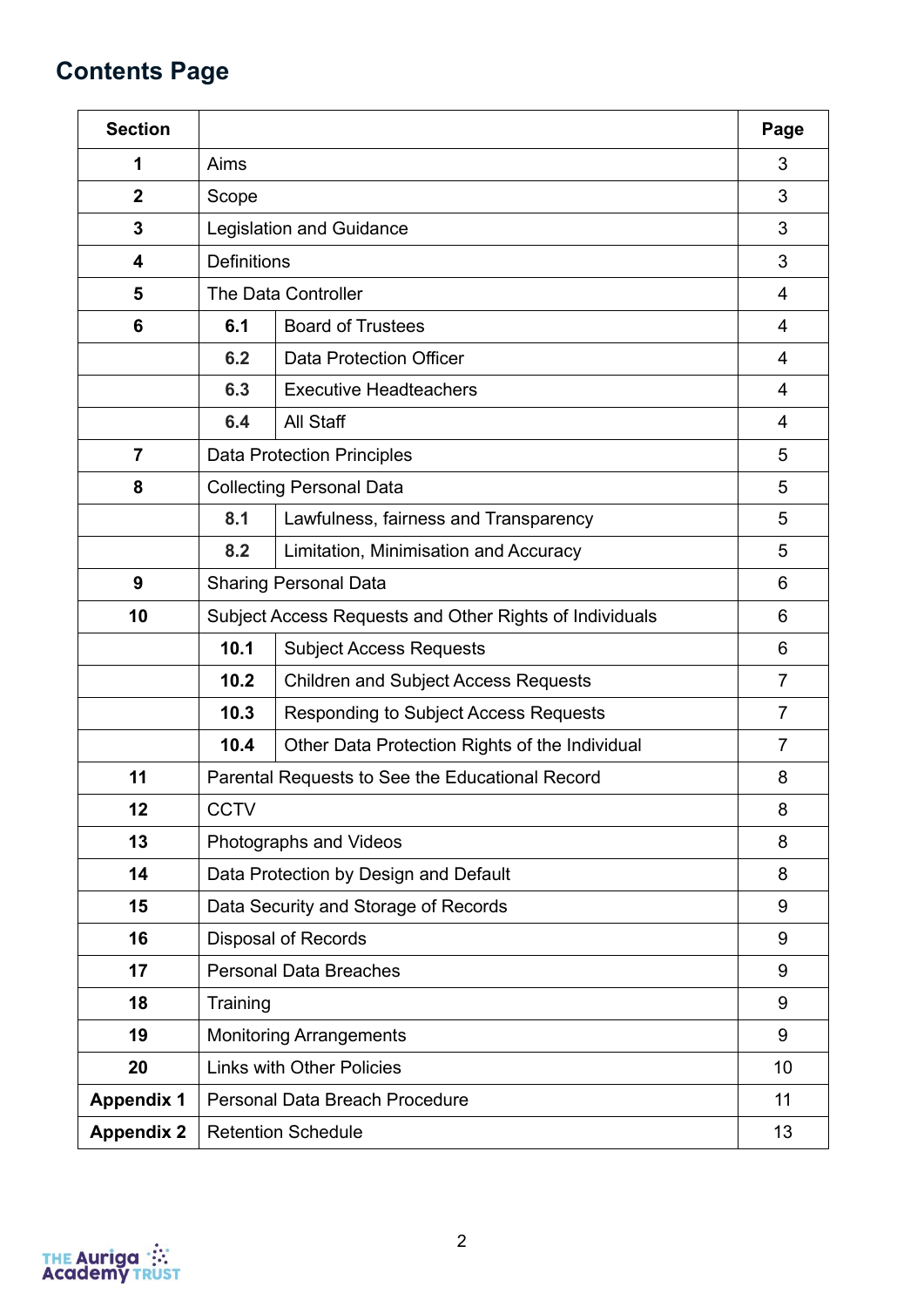#### **1. Aims**

Our Trust aims to ensure that all personal data collected about staff, pupils, parents/ carers, Governors, Trustees, visitors and other individuals is collected, stored and processed in accordance with the General Data Protection Regulation (GDPR) and the expected provisions of the Data Protection Act 2018 (DPA 2018) as set out in the Data Protection Bill.

This policy applies to all personal data, regardless of whether it is in paper or electronic format.

#### Personal information is any information that relates to a living individual who can be identified from the information. This includes any expression of opinion about an individual and intentions towards an individual. It also applies to personal data held visually in photographs or video clips (including CCTV) or as sound recordings.

The Trust collects a large amount of personal data every year including:

Staff records

**2. Scope**

- Pupil records
- Names, addresses and other contact details of those requesting to visit a School
- Examination and assessment marks
- References
- Fee collection

As well as the many different types of research data used by the Trust. In addition, it may be required by law to collect and use certain types of information to comply with statutory obligations of Local Authorities (LAs), government agencies and other bodies.

#### **3. Legislation and guidance**

This policy meets the requirements of the GDPR and the expected provisions of the DPA 2018. It is based on guidance published by the Information Commissioner's Office (ICO) on the [GDPR](https://ico.org.uk/for-organisations/guide-to-the-general-data-protection-regulation-gdpr/) and the ICO's code of [practice for subject access requests.](https://ico.org.uk/media/for-organisations/documents/2014223/subject-access-code-of-practice.pdf)

It also reflects the ICO's [code of practice](https://ico.org.uk/media/for-organisations/documents/1542/cctv-code-of-practice.pdf) for the use of surveillance cameras and personal information.

In addition, this policy complies with regulation 5 of the [Education \(Pupil Information\) \(England\) Regulations](http://www.legislation.gov.uk/uksi/2005/1437/regulation/5/made)  [2005,](http://www.legislation.gov.uk/uksi/2005/1437/regulation/5/made) which gives parents the right of access to their child's educational record.

In addition, this policy complies with our funding agreement and articles of association.

#### **4. Definitions**

| <b>Term</b>                         | <b>Definition</b>                                                                                                                               |
|-------------------------------------|-------------------------------------------------------------------------------------------------------------------------------------------------|
| Personal data                       | Any information relating to an identified, or identifiable,<br>individual.<br>This may include the individual's:                                |
|                                     | Name (including initials)<br>$\bullet$<br>Identification number<br>Location data<br>Online identifier, such as a username                       |
|                                     | It may also include factors specific to the individual's physical,<br>physiological, genetic, mental, economic, cultural or social<br>identity. |
| Special categories of personal data | Personal data which is more sensitive and so needs more<br>protection, including information about an individual's:                             |
|                                     | Racial or ethnic origin<br>٠<br>Political opinions<br>Religious or philosophical beliefs<br>Trade union membership                              |

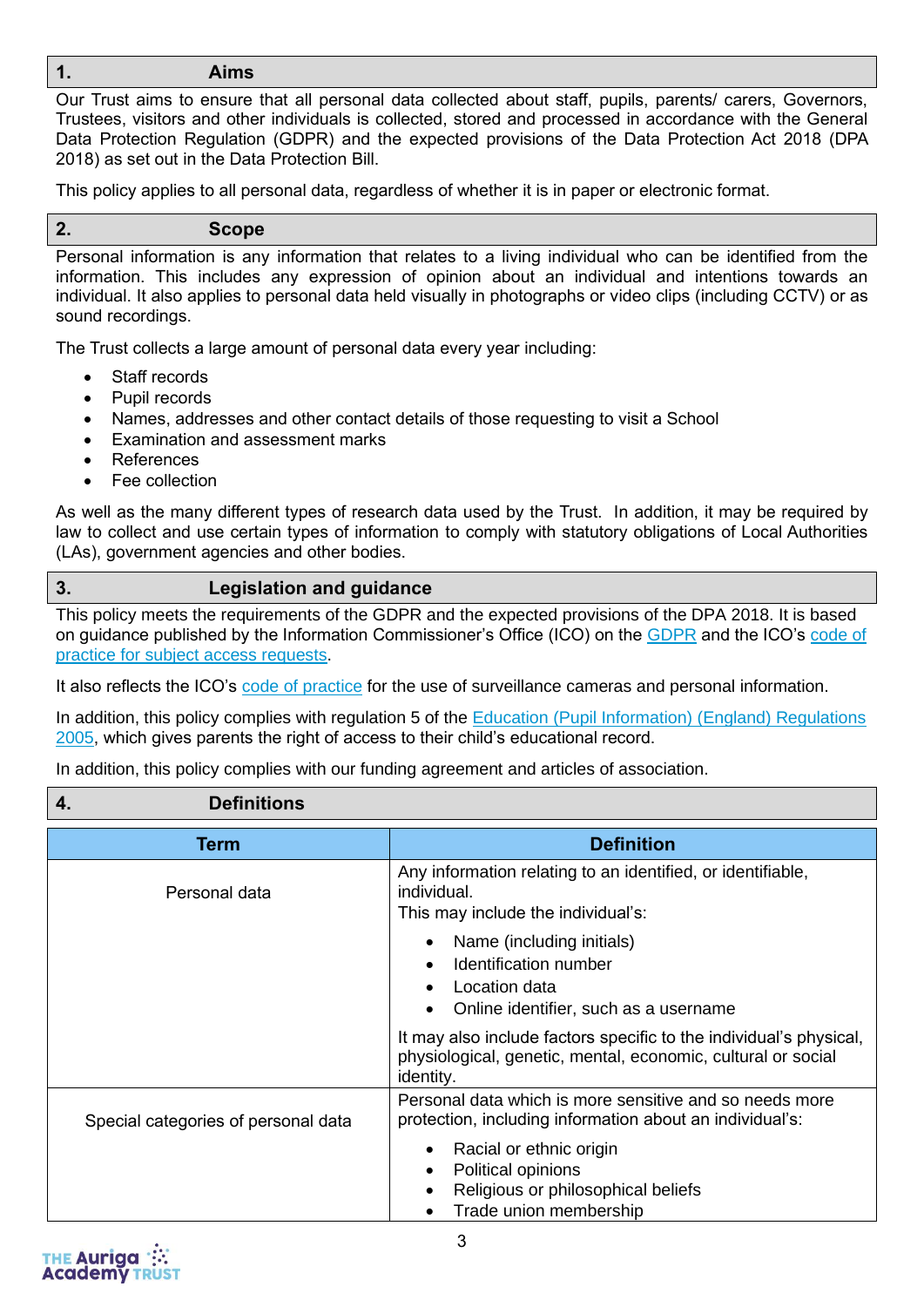|                      | Genetics<br>Biometrics (such as fingerprints, retina and iris<br>patterns), where used for identification purposes<br>Health - physical or mental<br>Sex life or sexual orientation |
|----------------------|-------------------------------------------------------------------------------------------------------------------------------------------------------------------------------------|
| Processing           | Anything done to personal data, such as collecting, recording,<br>organising, structuring, storing, adapting, altering, retrieving,<br>using, disseminating, erasing or destroying. |
|                      | Processing can be automated or manual.                                                                                                                                              |
| Data subject         | The identified or identifiable individual whose personal data is<br>held or processed.                                                                                              |
| Data controller      | A person or organisation that determines the purposes and<br>the means of processing of personal data.                                                                              |
| Data processor       | A person or other body, other than an employee of the data<br>controller, who processes personal data on behalf of the data<br>controller.                                          |
| Personal data breach | A breach of security leading to the accidental or unlawful<br>destruction, loss, alteration, unauthorised disclosure of, or<br>access to personal data.                             |

## **5. The data controller**

Our Trust processes personal data relating to parents, pupils, staff, Trustees, Governors, visitors and others, and therefore is a data controller.

The Trust is registered as a data controller with the ICO and will renew this registration annually or as otherwise legally required.

#### **6. Roles and responsibilities**

This policy applies to all staff employed by our Trust, and to external organisations or individuals working on our behalf. Staff who do not comply with this policy may face disciplinary action.

#### **6.1 Board of Trustees**

The Board of Trustees has overall responsibility for ensuring that our Trust complies with all relevant data protection obligations.

#### **6.2 Data Protection Officer**

The data protection officer (DPO) is responsible for overseeing the implementation of this policy, monitoring our compliance with data protection law, and developing related policies and guidelines where applicable.

They will provide an annual report of their activities directly to the Board of Trustees and, where relevant, report to the board their advice and recommendations on school data protection issues.

The DPO is also the first point of contact for individuals whose data the school processes, and for the ICO.

Full details of the DPO's responsibilities are set out in their job description.

Our DPO is Nadia St Paul and is contactable via [nstpaul@aurigaacademytrust.org.uk](mailto:nstpaul@aurigaacademytrust.org.uk)

#### **6.3 Executive Headteachers**

The Executive Headteachers act as the representative of the data controller on a day-to-day basis.

#### **6.4 All Staff**

Staff are responsible for:

- Collecting, storing and processing any personal data in accordance with this policy
- Informing the Trust of any changes to their personal data, such as a change of address
- Contacting the DPO in the following circumstances:
	- With any questions about the operation of this policy, data protection law, retaining personal data or keeping personal data secure
	- If they have any concerns that this policy is not being followed

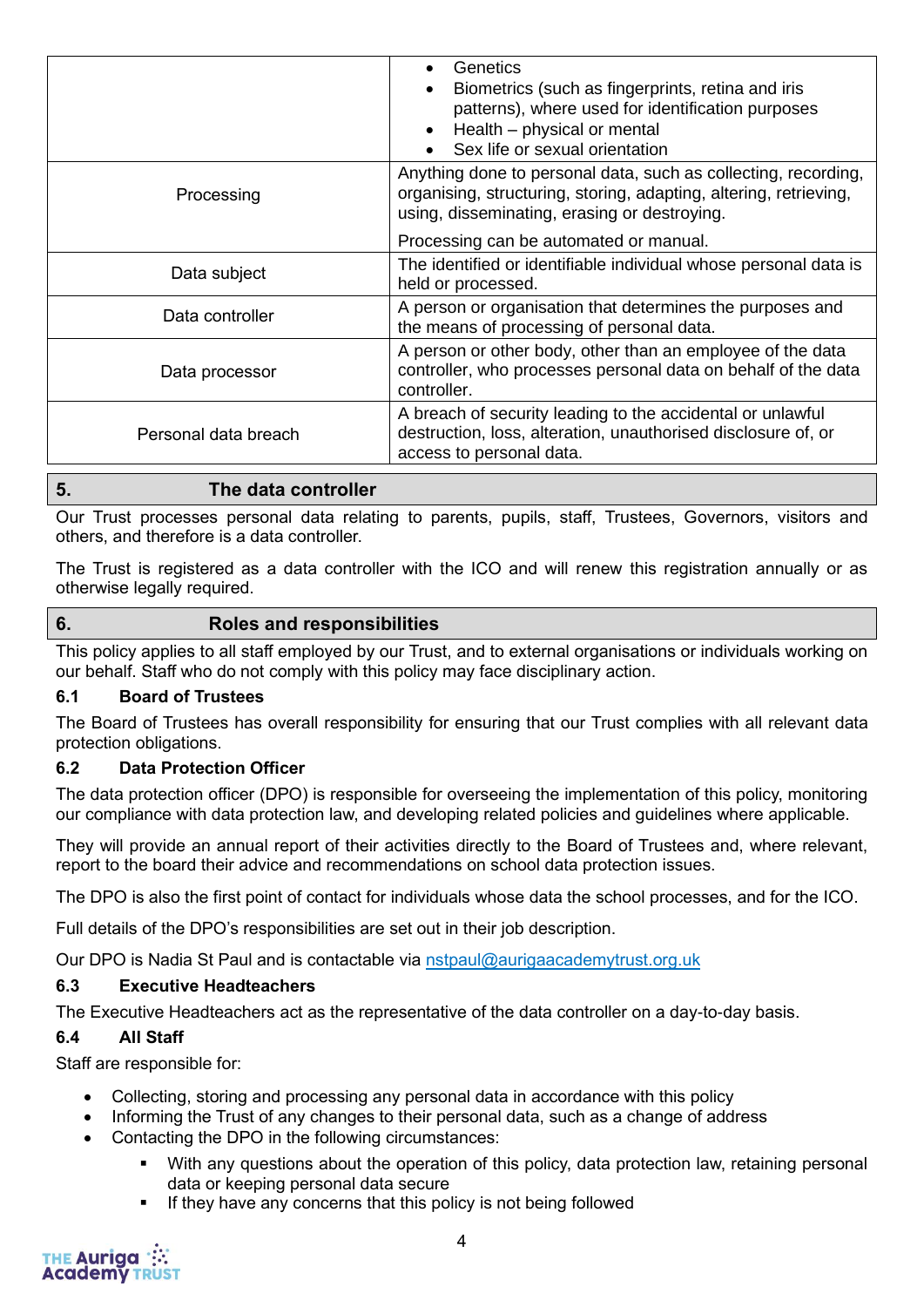- If they are unsure whether or not they have a lawful basis to use personal data in a particular way
- **EXT** If they need to rely on or capture consent, draft a privacy notice, deal with data protection rights invoked by an individual, or transfer personal data outside the European Economic Area
- **■** If there has been a data breach
- Whenever they are engaging in a new activity that may affect the privacy rights of individuals
- If they need help with any contracts or sharing personal data with third parties

#### **7. Data protection principles**

The GDPR is based on data protection principles that our Trust must comply with.

The principles say that personal data must be:

- Processed lawfully, fairly and in a transparent manner
- Collected for specified, explicit and legitimate purposes
- Adequate, relevant and limited to what is necessary to fulfil the purposes for which it is processed
- Accurate and, where necessary, kept up to date
- Kept for no longer than is necessary for the purposes for which it is processed
- Processed in a way that ensures it is appropriately secure

This policy sets out how the Trust aims to comply with these principles.

#### **8. Collecting personal data**

#### **8.1 Lawfulness, fairness and transparency**

We will only process personal data where we have one of 6 'lawful bases' (legal reasons) to do so under data protection law:

- **1.** The data needs to be processed so that the Trust can **fulfil a contract** with the individual, or the individual has asked the Trust to take specific steps before entering into a contract
- **2.** The data needs to be processed so that the Trust can **comply with a legal obligation**
- **3.** The data needs to be processed to ensure the **vital interests** of the individual e.g. to protect someone's life
- **4.** The data needs to be processed so that the Trust, as a public authority, can perform a task **in the public interest,** and carry out its official functions
- **5.** The data needs to be processed for the **legitimate interests** of the Trust or a third party (provided the individual's rights and freedoms are not overridden)
- **6.** The individual (or their parent/ carer when appropriate in the case of a pupil) has freely given clear **consent**

For special categories of personal data, we will also meet one of the special category conditions for processing which are set out in the GDPR and Data Protection Act 2018.

If we offer online services to pupils, such as classroom apps, and we intend to rely on consent as a basis for processing, we will get parental consent where the pupil is under 13\* (except for online counselling and preventive services).

Whenever we first collect personal data directly from individuals, we will provide them with the relevant information required by data protection law.

\**Due to the nature of the schools within the Trust, a pupil's ability to provide consent will be assessed on a caseby-case basis.*

#### **8.2 Limitation, Minimisation and Accuracy**

We will only collect personal data for specified, explicit and legitimate reasons. We will explain these reasons to the individuals when we first collect their data.

If we want to use personal data for reasons other than those given when we first obtained it, we will inform the individuals concerned before we do so, and seek consent where necessary.

Staff must only process personal data where it is necessary in order to do their jobs.

When staff no longer need the personal data they hold, they must ensure it is deleted or anonymised. This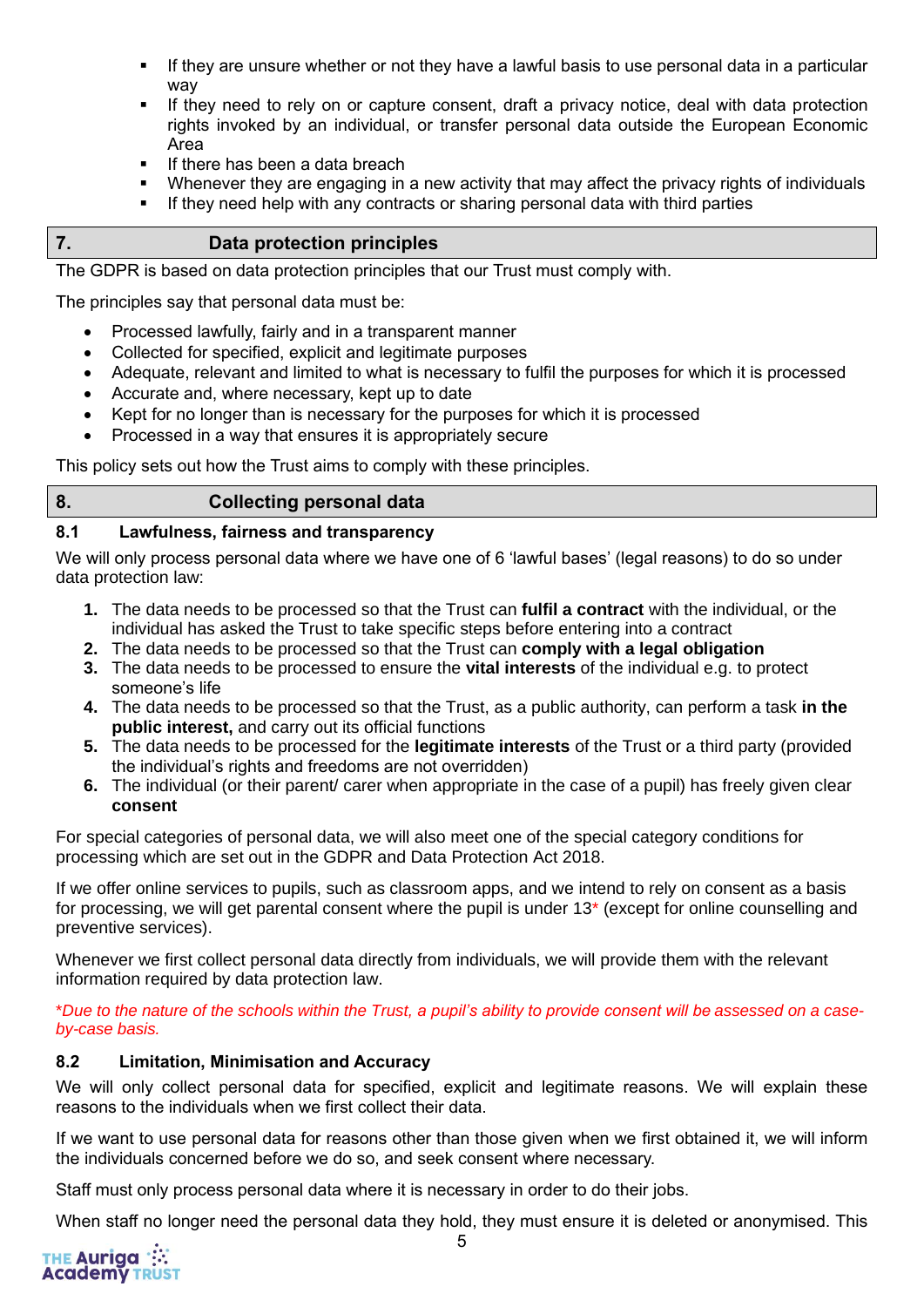will be done in accordance with the Trust's record retention schedule (appendix 2).

#### **9. Sharing Personal Data**

We will not normally share personal data with anyone else, but may do so where:

- There is an issue with a pupil or parent/ carer that puts the safety of our staff at risk
- We need to liaise with other agencies we will seek consent as necessary before doing this
- Our suppliers or contractors need data to enable us to provide services to our staff and pupils for example, IT companies. When doing this, we will:
	- Only appoint suppliers or contractors which can provide sufficient quarantees that they comply with data protection law
	- **E** Establish a data sharing agreement with the supplier or contractor, either in the contract or as a standalone agreement, to ensure the fair and lawful processing of any personal data we share
	- Only share data that the supplier or contractor needs to carry out their service, and information necessary to keep them safe while working with us

We will also share personal data with law enforcement and government bodies where we are legally required to do so, including for:

- The prevention or detection of crime and/or fraud
- The apprehension or prosecution of offenders
- The assessment or collection of tax owed to HMRC.
- In connection with legal proceedings
- Where the disclosure is required to satisfy our safeguarding obligations
- Research and statistical purposes, as long as personal data is sufficiently anonymised or consent has been provided

We may also share personal data with emergency services and local authorities to help them to respond to an emergency situation that affects any of our pupils or staff.

Where we transfer personal data to a country or territory outside the European Economic Area, we will do so in accordance with data protection law.

## **10. Subject Access Requests and Other Rights of Individuals**

#### **10.1 Subject Access Requests**

Individuals have a right to make a 'subject access request' to gain access to personal information that the school holds about them. This includes:

- Confirmation that their personal data is being processed
- Access to a copy of the data
- The purposes of the data processing
- The categories of personal data concerned
- Who the data has been, or will be, shared with
- How long the data will be stored for, or if this isn't possible, the criteria used to determine this period
- The source of the data, if not the individual
- Whether any automated decision-making is being applied to their data, and what the significance and consequences of this might be for the individual

Subject access requests must be submitted in writing, either by letter or email to the DPO. They should include:

- Name of individual
- Correspondence address
- Contact number and email address
- Details of the information requested

If staff receive a subject access request they must immediately forward it to the DPO.

#### **10.2 Children and Subject Access Requests**

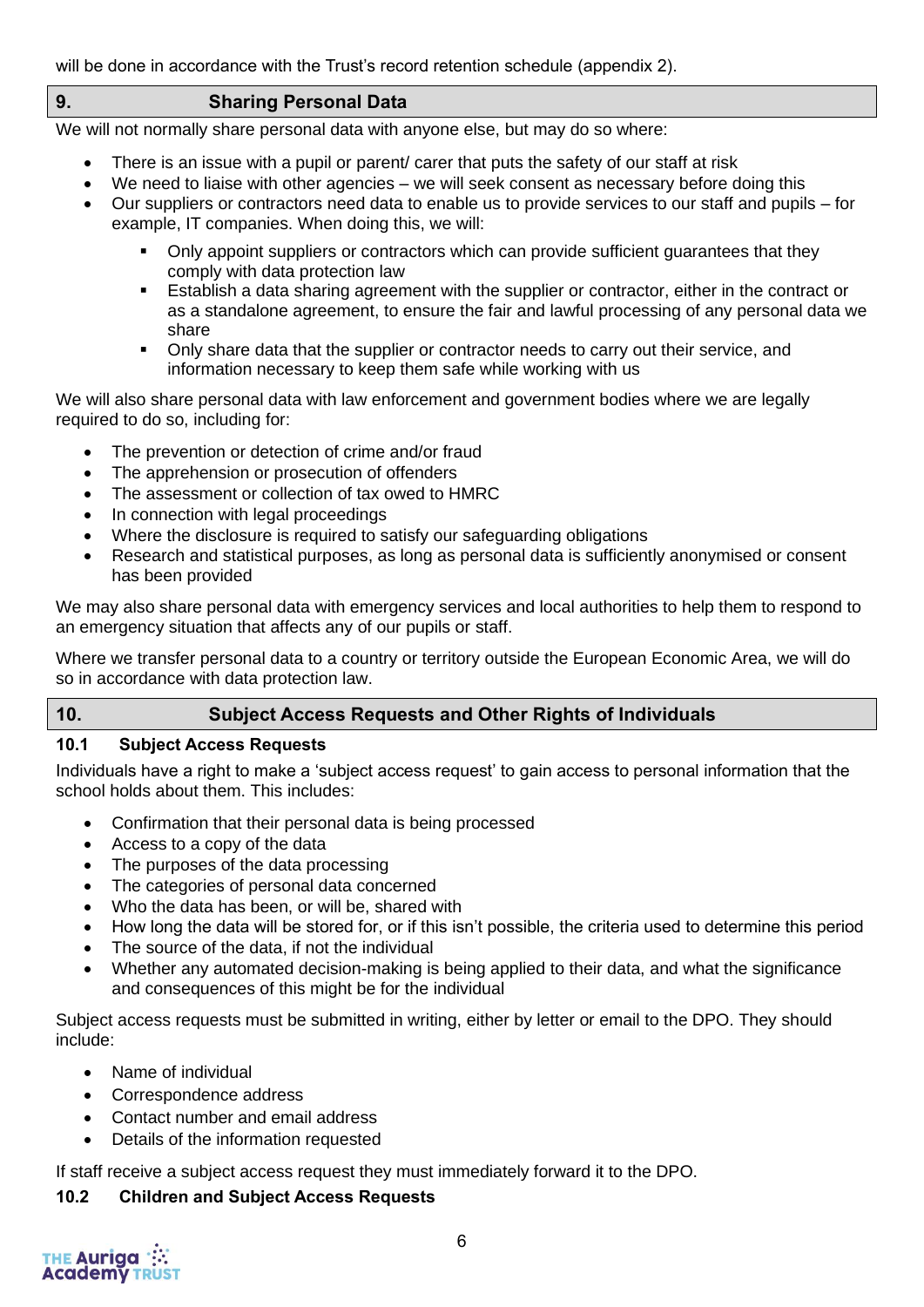Personal data about a child belongs to that child, and not the child's parents or carers. For a parent or carer to make a subject access request with respect to their child, the child must either be unable to understand their rights and the implications of a subject access request, or have given their consent.

Children below the age of 12 are generally not regarded to be mature enough to understand their rights and the implications of a subject access request. Therefore, subject access requests from parents or carers of pupils below the age of 12 at our Trust may be granted without the express permission of the pupil.

Due to the nature of the schools within the Trust, pupils aged 12 and above will always be judged on a case-by-case basis on their ability to understand their rights and the implications of a subject access request. Therefore, there may be some subject access requests from parents or carers of pupils at our Trust that may not be granted without the express permission of the pupil.

#### **10.3 Responding to Subject Access Requests**

When responding to requests, we:

- May ask the individual to provide 2 forms of identification
- May contact the individual via phone to confirm the request was made
- Will respond without delay and within 1 month of receipt of the request
- Will provide the information free of charge
- May tell the individual we will comply within 3 months of receipt of the request, where a request is complex or numerous. We will inform the individual of this within 1 month, and explain why the extension is necessary

We will not disclose information if it:

- Might cause serious harm to the physical or mental health of the pupil or another individual
- Would reveal that the pupil is at risk of abuse, where the disclosure of that information would not be in the pupil's best interests
- Is contained in adoption or parental order records
- Is given to a court in proceedings concerning the pupil

If the request is unfounded or excessive, we may refuse to act on it, or charge a reasonable fee which takes into account administrative costs.

A request will be deemed to be unfounded or excessive if it is repetitive, or asks for further copies of the same information.

When we refuse a request, we will tell the individual why, and tell them they have the right to complain to the ICO.

#### **10.4 Other Data Protection Rights of the Individual**

In addition to the right to make a subject access request (see above), and to receive information when we are collecting their data about how we use and process it (see section 8), individuals also have the right to:

- Withdraw their consent to processing at any time
- Ask us to rectify, erase or restrict processing of their personal data, or object to the processing of it (in certain circumstances)
- Prevent use of their personal data for direct marketing
- Challenge processing which has been justified on the basis of public interest
- Request a copy of agreements under which their personal data is transferred outside of the European Economic Area
- Object to decisions based solely on automated decision making or profiling (decisions taken with no human involvement, that might negatively affect them)
- Prevent processing that is likely to cause damage or distress
- Be notified of a data breach in certain circumstances
- Make a complaint to the ICO
- Ask for their personal data to be transferred to a third party in a structured, commonly used and machine-readable format (in certain circumstances)

Individuals should submit any request to exercise these rights to the DPO. If staff receive such a request, they must immediately forward it to the DPO.

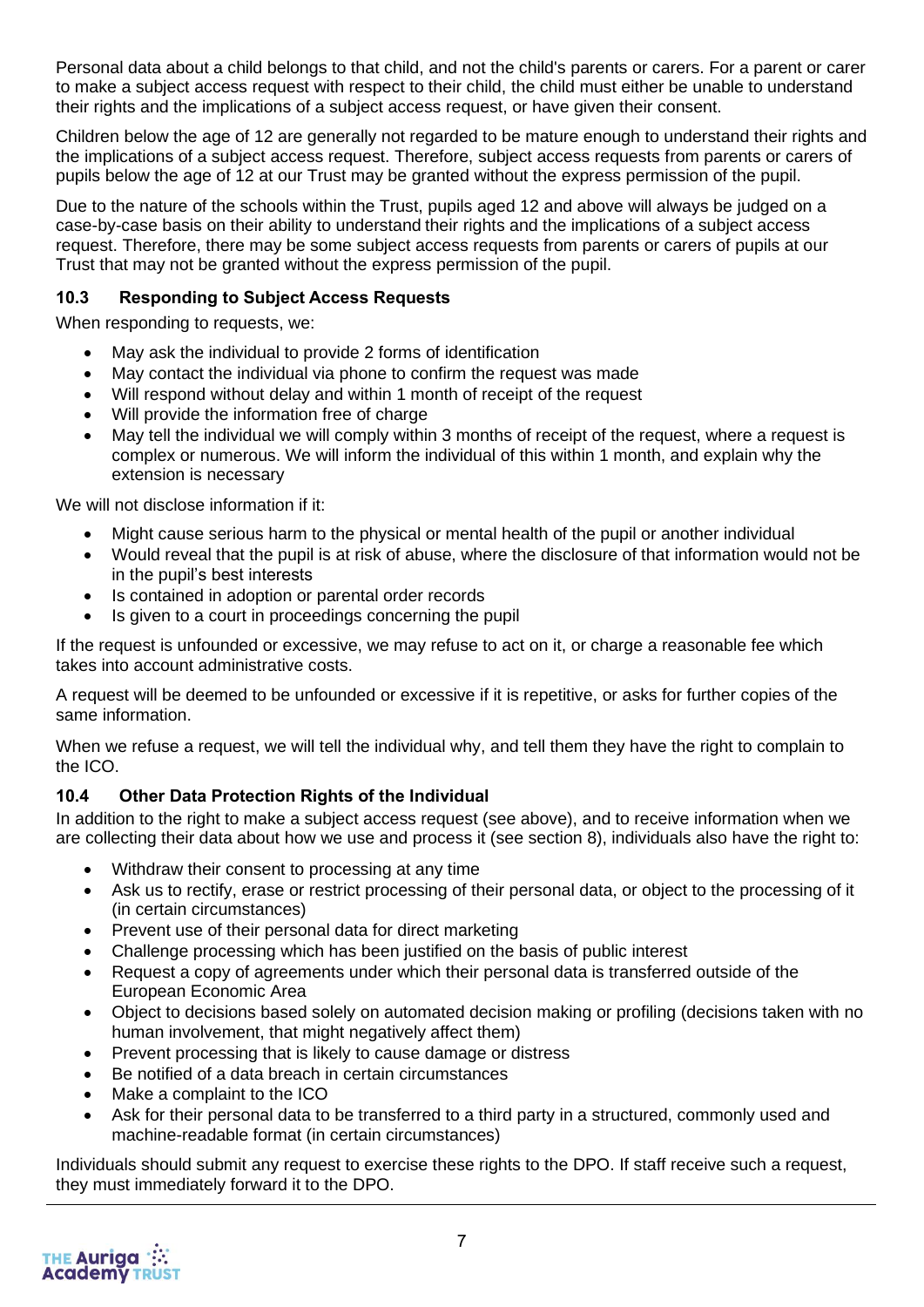## **11. Parental Requests to See the Educational Record**

Parents, or those with parental responsibility, are able to have free access to their child's educational record (which includes most information about a pupil) within 15 school days of receipt of a written request.

#### **12. CCTV**

We use CCTV in various locations around the different school sites to ensure it remains safe. We will adhere to the ICO's [code of practice](https://ico.org.uk/media/for-organisations/documents/1542/cctv-code-of-practice.pdf) for the use of CCTV.

We do not need to ask individuals' permission to use CCTV, but we make it clear where individuals are being recorded. Security cameras are clearly visible and accompanied by prominent signs explaining that CCTV is in use.

Any enquiries about the CCTV system should be directed to the relevant school office.

#### **13. Photographs and Videos**

As part of school activities, we may take photographs and record images of individuals within our Trust.

We will obtain written consent from parents/ carers, or pupils aged 18<sup>\*</sup> and over, for photographs and videos to be taken of pupils for communication, marketing and promotional materials.

Where we need parental consent, we will clearly explain how the photograph and/or video will be used to the parent/ carer and pupil. Where we don't need parental consent, we will clearly explain to the pupil how the photograph and/or video will be used.

Uses may include:

- Within school on notice boards and in school magazines, brochures, newsletters, etc.
- Outside of school by external agencies such as the school photographer, prospectus, newspapers, campaigns
- Online on the school or Trust website social media pages

Consent can be refused or withdrawn at any time. If consent is withdrawn, we will delete the photograph or video and not distribute it further.

When using photographs and videos in this way we will not accompany them with any other personal information about the child, to ensure they cannot be identified.

\**Due to the nature of the schools within the Trust, a pupil's ability to provide consent will be assessed on a caseby-case basis.*

## **14. Data Protection by Design and Default**

We will put measures in place to show that we have integrated data protection into all of our data processing activities, including:

- Appointing a suitably qualified DPO, and ensuring they have the necessary resources to fulfil their duties and maintain their expert knowledge
- Only processing personal data that is necessary for each specific purpose of processing, and always in line with the data protection principles set out in relevant data protection law (see section 7)
- Completing privacy impact assessments where a school or the Trust's processing of personal data presents a high risk to rights and freedoms of individuals, and when introducing new technologies (the DPO will advise on this process)
- Integrating data protection into internal documents including this policy, any related policies and privacy notices
- Regularly training members of staff on data protection law, this policy, any related policies and any other data protection matters; we will also keep a record of attendance
- Regularly conducting reviews and audits to test our privacy measures and make sure we are compliant
- Maintaining records of our processing activities, including:
	- $\circ$  For the benefit of data subjects, making available the name and contact details of our Trust and DPO and all information we are required to share about how we use and process their

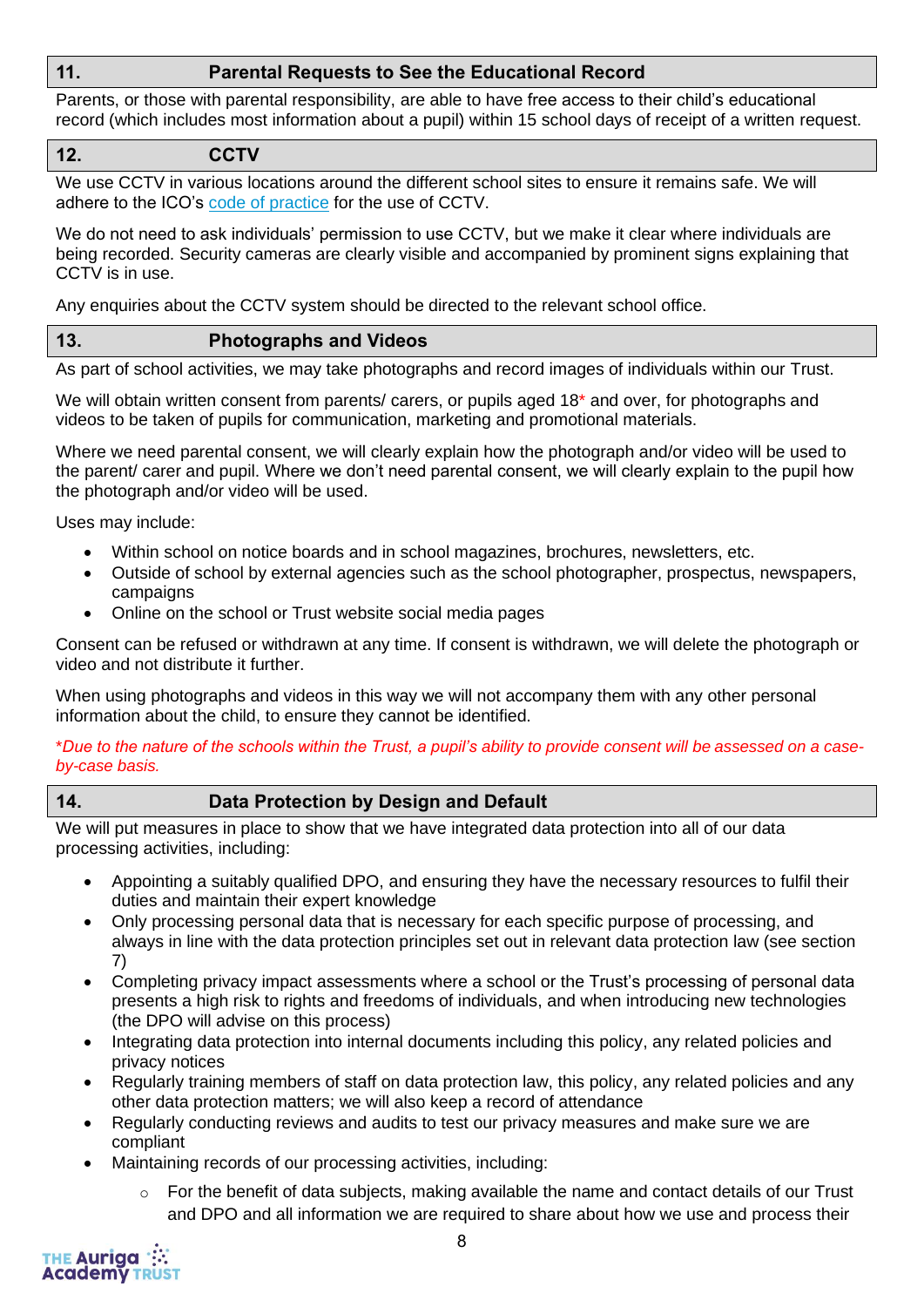personal data (via our privacy notices)

 $\circ$  For all personal data that we hold, maintaining an internal record of the type of data, data subject, how and why we are using the data, any third-party recipients, how and why we are storing the data, retention periods and how we are keeping the data secure

#### **15. Data Security and Storage of Records**

We will protect personal data and keep it safe from unauthorised or unlawful access, alteration, processing or disclosure, and against accidental or unlawful loss, destruction or damage. In particular:

• Paper-based records and portable electronic devices, such as laptops and hard drives that contain personal data are kept under lock and key when not in use

- Papers containing confidential personal data must not be left on office and classroom desks, on staffroom tables, pinned to notice/ display boards, or left anywhere else where there is general access
- Where personal information needs to be taken off site, staff must sign it in and out from the relevant school office
- Passwords that are at least 8 characters long containing letters and numbers are used to access school computers, laptops and other electronic devices. Staff and pupils are reminded to change their passwords at regular intervals
- Encryption software is used to protect all portable devices and removable media, such as laptops and USB devices
- Staff, pupils, Trustees or Governors who store personal information on their personal devices are expected to follow the same security procedures as for school-owned equipment
- Where we need to share personal data with a third party, we carry out due diligence and take reasonable steps to ensure it is stored securely and adequately protected (see section 9)

## **16. Disposal of Records**

Personal data that is no longer needed will be disposed of securely. Personal data that has become inaccurate or out of date will also be disposed of securely, where we cannot or do not need to rectify or update it.

For example, we will shred or incinerate paper-based records, and overwrite or delete electronic files. We may also use a third party to safely dispose of records on the Trust's behalf. If we do so, we will require the third party to provide sufficient guarantees that it complies with data protection law.

#### **17. Personal Data Breaches**

The Trust will make all reasonable endeavours to ensure that there are no personal data breaches.

In the unlikely event of a suspected data breach, we will follow the procedure set out in appendix 1.

When appropriate, we will report the data breach to the ICO within 72 hours. Such breaches in a school context may include, but are not limited to:

- A non-anonymised dataset being published on a school or Trust website which shows the exam results of pupils eligible for the pupil premium
- Safeguarding information being made available to an unauthorised person
- The theft of a school or Trust laptop containing non-encrypted personal data about pupils or staff

#### **18. Training**

All staff, Trustees and governors are provided with data protection training as part of their induction process.

Data protection will also form part of continuing professional development, where changes to legislation, guidance or the Trust's processes make it necessary.

#### **19. Monitoring Arrangements**

The DPO is responsible for monitoring and reviewing this policy.

This policy will be reviewed and updated if necessary when the Data Protection Bill receives royal assent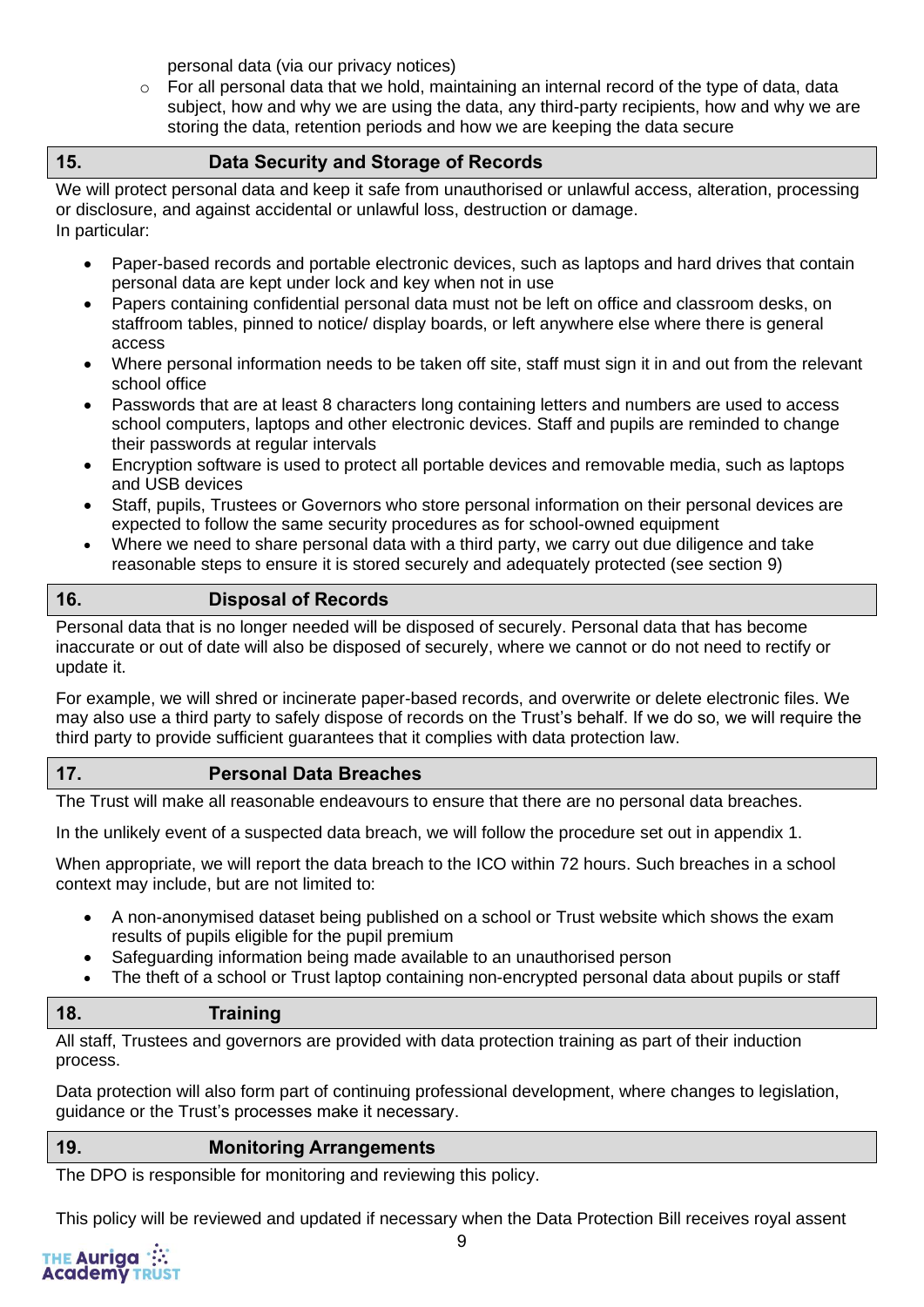and becomes law (as the Data Protection Act 2018) – if any changes are made to the bill that affect our Trust's practice. Otherwise, or from then on, this policy will be reviewed every year and shared with the full Board of Trustees and School Governing Boards.

#### **20. Links with Other Policies**

This data protection policy is linked to our:

- Freedom of information publication scheme
- Code of conduct (for staff)
- Child protection policy

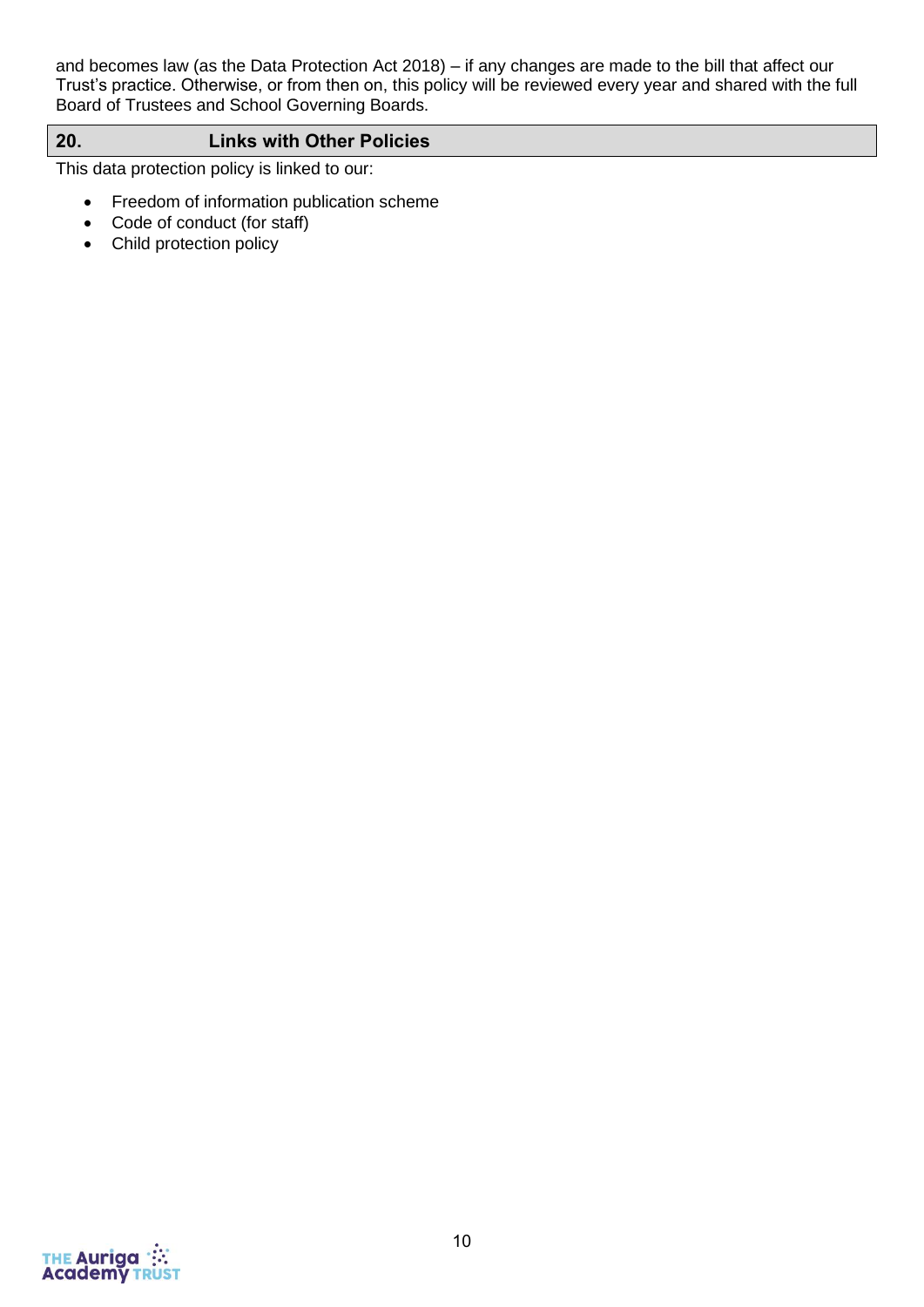#### **Personal Data Breach Procedure**

This procedure is based on [guidance on personal data breaches](https://ico.org.uk/for-organisations/guide-to-the-general-data-protection-regulation-gdpr/personal-data-breaches/) produced by the ICO.

- **1.** On finding or causing a breach, or potential breach, the staff member or data processor must immediately notify the DPO
- **2.** The DPO will investigate the report, and determine whether a breach has occurred. To decide, the DPO will consider whether personal data has been accidentally or unlawfully:
	- Lost
	- **Stolen**
	- Destroyed
	- Altered
	- Disclosed or made available where it should not have been
	- Made available to unauthorised people
- **3.** The DPO will alert the relevant Executive Headteacher and Chair of Governors
- **4.** The DPO will make all reasonable efforts to contain and minimise the impact of the breach, assisted by relevant staff members or data processors where necessary.
- **5.** The DPO will assess the potential consequences, based on how serious they are, and how likely they are to happen
- **6.** The DPO will work out whether the breach must be reported to the ICO. This must be judged on a caseby-case basis. To decide, the DPO will consider whether the breach is likely to negatively affect people's rights and freedoms, and cause them any physical, material or non-material damage (e.g. emotional distress or financial loss), including through:
	- a. Loss of control over their data
	- b. Discrimination
	- c. Identify theft or fraud
	- d. Financial loss
	- e. Unauthorised reversal of pseudonymisation (for example, key-coding)
	- f. Damage to reputation
	- g. Loss of confidentiality
	- h. Any other significant economic or social disadvantage to the individual(s) concerned

*If it's likely that there will be a risk to people's rights and freedoms, the DPO must notify the ICO.*

- **7.** The DPO will document the decision (either way), in case it is challenged at a later date by the ICO or an individual affected by the breach. Documented decisions are stored on a computer system within the **Trust**
- **8.** Where the ICO must be notified, the DPO will do this via the ['report a breach' page of the ICO website](https://ico.org.uk/for-organisations/report-a-breach/) within 72 hours. As required, the DPO will set out:
	- a. A description of the nature of the personal data breach including, where possible:
		- i. The categories and approximate number of individuals concerned
		- ii. The categories and approximate number of personal data records concerned
	- b. The name and contact details of the DPO
	- c. A description of the likely consequences of the personal data breach
	- d. A description of the measures that have been, or will be taken, to deal with the breach and mitigate any possible adverse effects on the individual(s) concerned
- **9.** If all the above details are not yet known, the DPO will report as much as they can within 72 hours. The report will explain that there is a delay, the reasons why, and when the DPO expects to have further information. The DPO will submit the remaining information as soon as possible
- **10.** The DPO will also assess the risk to individuals, again based on the severity and likelihood of potential or actual impact. If the risk is high, the DPO will promptly inform, in writing, all individuals whose personal data has been breached. This notification will set out:

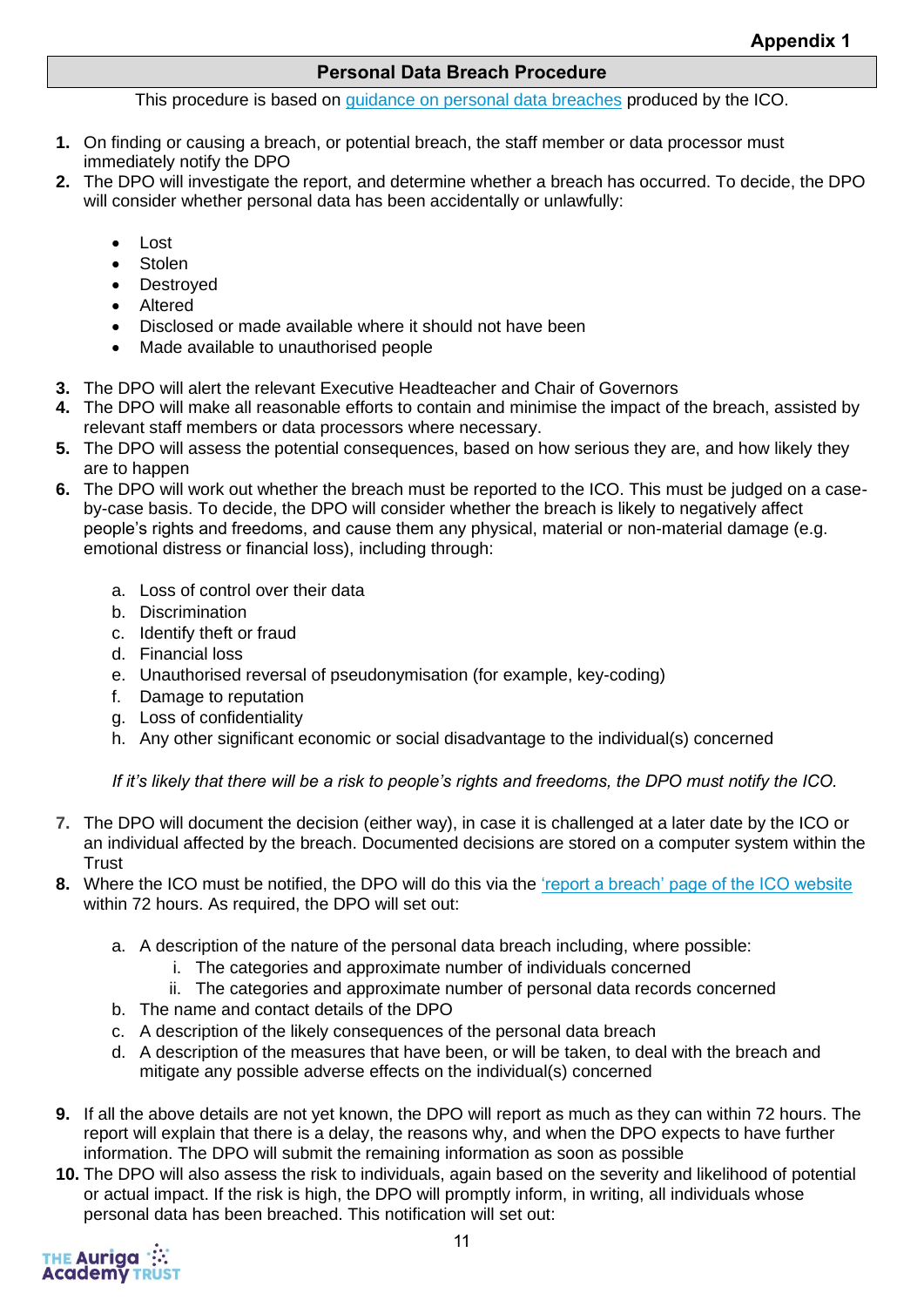- a. The name and contact details of the DPO
- b. A description of the likely consequences of the personal data breach
- c. A description of the measures that have been, or will be, taken to deal with the data breach and mitigate any possible adverse effects on the individual(s) concerned
- **11.** The DPO will notify any relevant third parties who can help mitigate the loss to individuals for example, the police, insurers, banks or credit card companies
- **12.** The DPO will document each breach, irrespective of whether it is reported to the ICO. For each breach, this record will include the:
	- a. Facts and cause
	- b. Effects
	- c. Action taken to contain it and ensure it does not happen again (such as establishing more robust processes or providing further training for individuals)

Records of all breaches will be stored a computer system within the Trust

**13.** The DPO and the relevant Executive Headteacher will meet to review what happened and how it can be stopped from happening again. This meeting will happen as soon as reasonably possible

#### **Actions to minimise the impact of data breaches**

Below are examples of data breaches:

- Sensitive information being disclosed via email (including safeguarding records)
- A school laptop containing non-encrypted sensitive personal data being stolen or hacked
- Non-anonymised pupil exam results or staff pay information being shared with governors
- Details of pupil premium interventions for named children being published on the school website
- The school's cashless payment provider being hacked and parents' financial details stolen

Below there are listed examples of the actions we will take to mitigate the impact of different types of data breach, focusing especially on breaches involving particularly risky or sensitive information. We will review the effectiveness of these actions and amend them as necessary after any data breach.

- − If special category data (sensitive information) is accidentally made available via email to unauthorised individuals, the sender must attempt to recall the email as soon as they become aware of the error
- − Members of staff who receive personal data sent in error must alert the sender and the DPO as soon as they become aware of the error
- − If the sender is unavailable or cannot recall the email for any reason, the DPO will ask the ICT department to recall it
- In any cases where the recall is unsuccessful, the DPO will contact the relevant unauthorised individuals who received the email, explain that the information was sent in error, and request that those individuals delete the information and do not share, publish, save or replicate it in any way
- − The DPO will notify any relevant third parties who can help mitigate the loss to individuals for example, the police or insurers
- − The DPO will ensure we receive a written response from all the individuals who received the data, confirming that they have complied with any requests to delete or remove the information
- The DPO will carry out an internet search to check that the information has not been made public; if it has, we will contact the publisher/website owner or administrator to request that the information is removed from their website and deleted
- The DPO will notify the relevant individuals that their financial details have been stolen or hacked and provide them with a description of the likely consequences of the breach. The individuals will also be given information on the measures that have been, or will be, taken to deal with the data breach and mitigate any possible adverse effects.

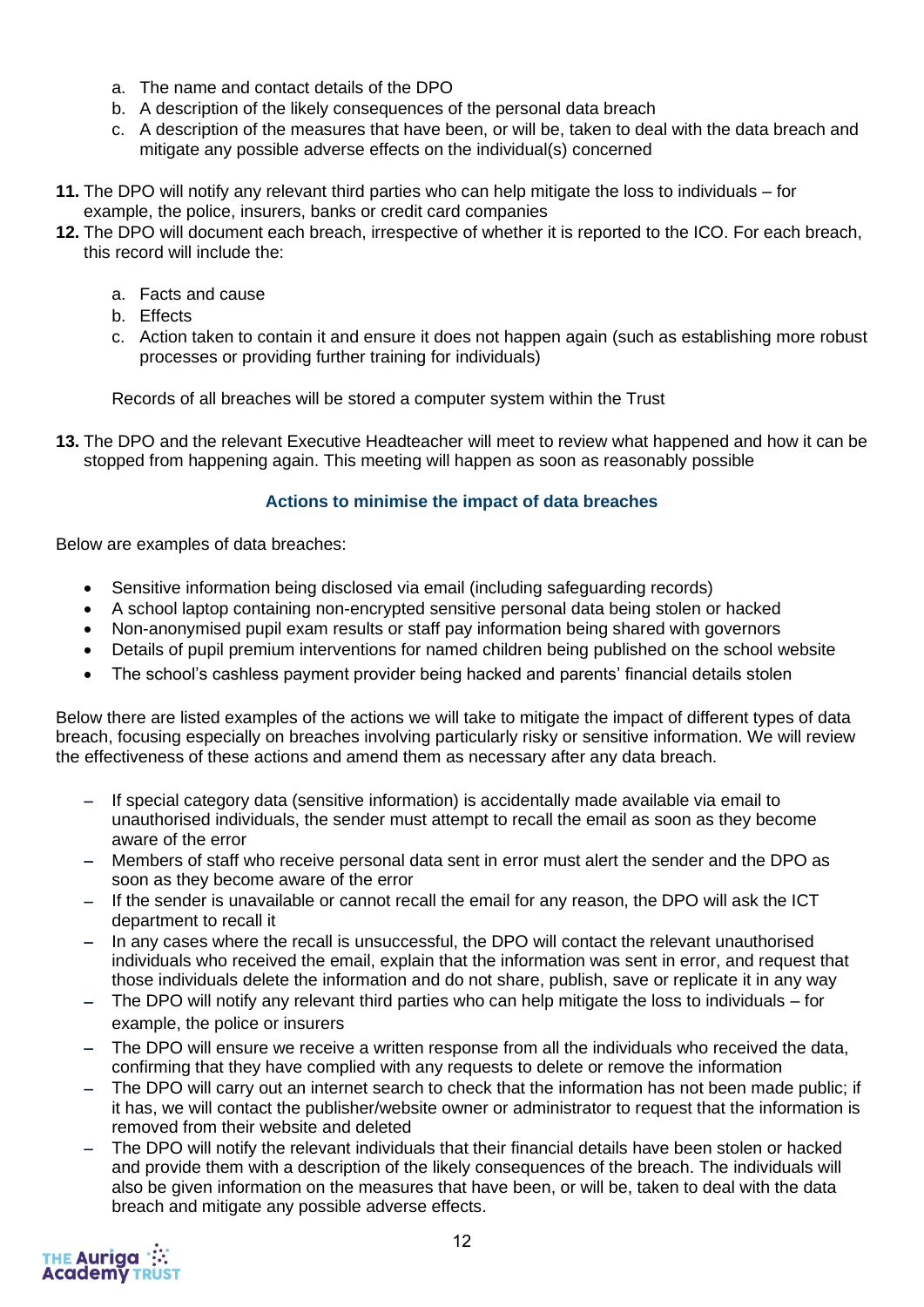## **Appendix 2**

|        | <b>Retention Schedule</b>                                                                                    |                                         |                                                                                        |                                                  |                                                                                                                                                                                                                                                                                                                                                                                                                                                                                                                                                                     |  |
|--------|--------------------------------------------------------------------------------------------------------------|-----------------------------------------|----------------------------------------------------------------------------------------|--------------------------------------------------|---------------------------------------------------------------------------------------------------------------------------------------------------------------------------------------------------------------------------------------------------------------------------------------------------------------------------------------------------------------------------------------------------------------------------------------------------------------------------------------------------------------------------------------------------------------------|--|
|        | 1. Pupil's Education Record                                                                                  |                                         |                                                                                        |                                                  |                                                                                                                                                                                                                                                                                                                                                                                                                                                                                                                                                                     |  |
| Ref N° | <b>Basic File Description</b>                                                                                | <b>Data Protection</b><br><b>Issues</b> | <b>Statutory Provisions</b>                                                            | <b>Retention Period</b><br>(Operational)         | Action at the End of the<br><b>Administrative Life of the</b><br>Record                                                                                                                                                                                                                                                                                                                                                                                                                                                                                             |  |
| 1.1    | Pupil's Educational Record<br>required by The Education<br>(Pupil Information) (England)<br>Regulations 2005 | Yes                                     | The Education (Pupil<br>Information) (England)<br>Regulations 2005 SI 2005<br>No. 1437 |                                                  |                                                                                                                                                                                                                                                                                                                                                                                                                                                                                                                                                                     |  |
|        | Primary                                                                                                      |                                         |                                                                                        | Retain whilst the child<br>remains at the school | The file should follow the<br>pupil when he/she leaves<br>primary education. This will<br>include:<br>To another primary<br>$\bullet$<br>school<br>To a secondary school<br>$\bullet$<br>To a pupil referral unit<br>If the pupil dies whilst<br>school the file should be<br>returned to the Local<br>Authority to be retained<br>for the statutory<br>retention period.<br>If the pupil transfers to<br>home schooling or leaves the<br>country the file should be<br>returned to the Local<br>Authority to be retained for<br>the statutory retention<br>period. |  |

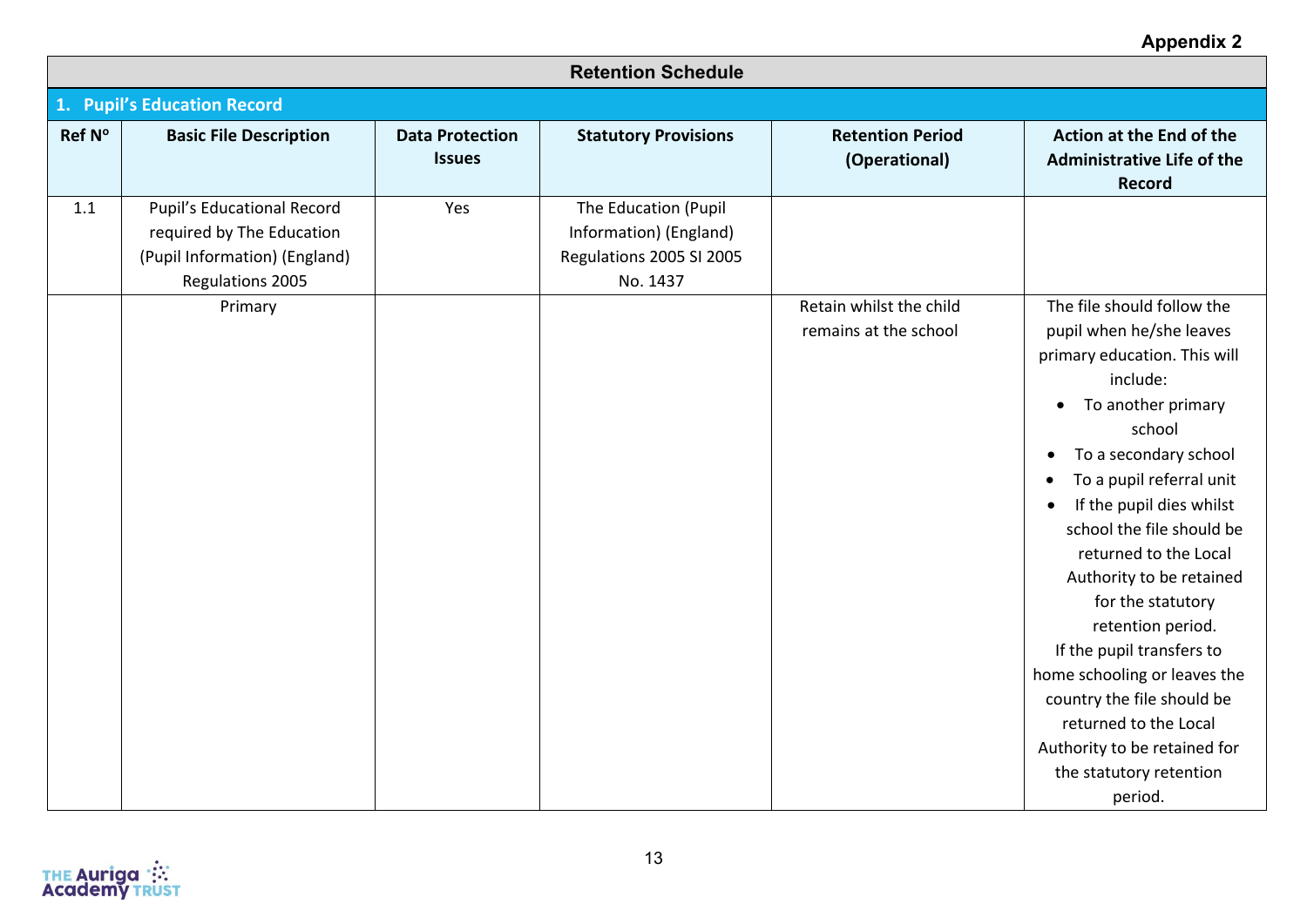|               | Secondary                                              |                                         | Limitation Act 1980 (Section<br>2)                                                                                                                                                                                                                  | Date of Birth of the pupil<br>+25 years                                                                                                                                                                                                                                                    | <b>SECURE DISPOSAL</b>                                                          |
|---------------|--------------------------------------------------------|-----------------------------------------|-----------------------------------------------------------------------------------------------------------------------------------------------------------------------------------------------------------------------------------------------------|--------------------------------------------------------------------------------------------------------------------------------------------------------------------------------------------------------------------------------------------------------------------------------------------|---------------------------------------------------------------------------------|
| 1.2           | Examination Results - Pupil<br>Copies                  | Yes                                     |                                                                                                                                                                                                                                                     |                                                                                                                                                                                                                                                                                            |                                                                                 |
|               | Public                                                 |                                         |                                                                                                                                                                                                                                                     | This information should be<br>added to the pupil file                                                                                                                                                                                                                                      | All uncollected certificates<br>should be returned to the<br>examination board. |
|               | Internal                                               |                                         |                                                                                                                                                                                                                                                     | This information should be<br>added to the pupil file                                                                                                                                                                                                                                      |                                                                                 |
| 1.3           | Child Protection information<br>held on a pupil        | Yes                                     | "Keeping children safe in<br>education Statutory<br>guidance for schools and<br>colleges September 2016";<br>"Working together to<br>safeguard children. A guide<br>to inter-agency working to<br>safeguard and promote the<br>welfare of children" | If any records relating to child<br>protection issues are placed on<br>the pupil file, it should be in a<br>sealed envelope and then<br>retained for the same period of<br>time as the pupil file.                                                                                         | <b>SECURE DISPOSAL</b><br>these records MUST be<br>shredded                     |
| 1.4           | Child protection information<br>held in separate files | Yes                                     | "Keeping children safe in<br>education Statutory<br>guidance for schools and<br>colleges September 2016";<br>"Working together to<br>safeguard children. A guide<br>to inter-agency working to<br>safeguard and promote the<br>welfare of children" | DOB of the child + 25 years then<br>review This retention period<br>was agreed in consultation with<br>the Safeguarding Children<br>Group on the understanding<br>that the principal copy of this<br>information will be found on the<br><b>Local Authority Social Services</b><br>record. | <b>SECURE DISPOSAL</b><br>these records MUST be<br>shredded                     |
| 2. Attendance |                                                        |                                         |                                                                                                                                                                                                                                                     |                                                                                                                                                                                                                                                                                            |                                                                                 |
| Ref N°        | <b>Basic File Description</b>                          | <b>Data Protection</b><br><b>Issues</b> | <b>Statutory Provisions</b>                                                                                                                                                                                                                         | <b>Retention Period</b><br>(Operational)                                                                                                                                                                                                                                                   | Action at the End of the<br><b>Administrative Life of</b><br>the Record         |
| 2.1           | <b>Attendance Registers</b>                            | Yes                                     | Academy attendance:<br>Departmental advice for                                                                                                                                                                                                      | Every entry in the attendance<br>register must be preserved for a                                                                                                                                                                                                                          | <b>SECURE DISPOSAL</b>                                                          |

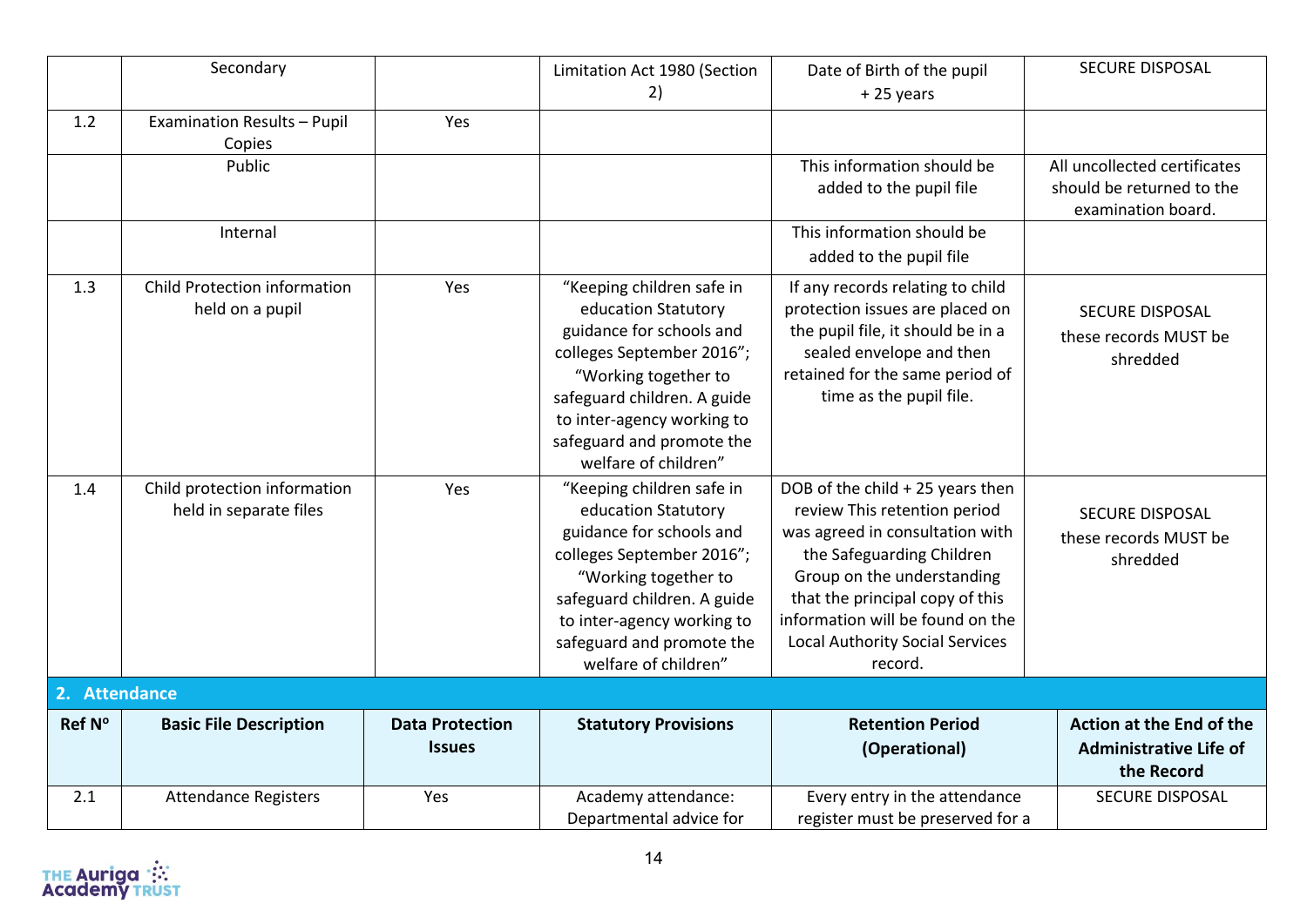| 2.2    | Correspondence relating to<br>authorised absence                                                                      | Yes                                     | maintained schools,<br>academies, independent<br>schools and local authorities<br>October 2014<br><b>Education Act 1996 Section 7</b> | period of three years after the date<br>on which the entry was made.<br>Current academic year + 2 years | <b>SECURE DISPOSAL</b>                                                                                          |  |  |  |
|--------|-----------------------------------------------------------------------------------------------------------------------|-----------------------------------------|---------------------------------------------------------------------------------------------------------------------------------------|---------------------------------------------------------------------------------------------------------|-----------------------------------------------------------------------------------------------------------------|--|--|--|
|        | <b>3. Special Educational Needs</b>                                                                                   |                                         |                                                                                                                                       |                                                                                                         |                                                                                                                 |  |  |  |
| Ref N° | <b>Basic File Description</b>                                                                                         | <b>Data Protection</b><br><b>Issues</b> | <b>Statutory Provisions</b>                                                                                                           | <b>Retention Period</b><br>(Operational)                                                                | Action at the End of the<br><b>Administrative Life of</b><br>the Record                                         |  |  |  |
| 3.1    | <b>Special Educational Needs</b><br>files, reviews and Individual<br><b>Education Plans</b>                           | Yes                                     | Limitation Act 1980<br>(Section 2)                                                                                                    | Date of Birth of the pupil + 25 years                                                                   | <b>NOTE: This retention</b><br>period is the minimum<br>retention period that any<br>pupil file should be kept. |  |  |  |
| 3.2    | Statement maintained under<br>section 234 of the Education<br>Act 1990 and any<br>amendments made to the<br>statement | Yes                                     | <b>Education Act 1996 Special</b><br><b>Educational Needs and</b><br>Disability Act 2001 Section 1                                    | Date of birth of the pupil + 25 years<br>[This is retained on the pupil file]                           | <b>SECURE DISPOSAL unless</b><br>the document is subject<br>to a legal hold                                     |  |  |  |
| 3.3    | Advice and information<br>provided to parents<br>regarding educational needs                                          | Yes                                     | <b>Special Educational Needs</b><br>and Disability Act 2001<br>Section 2                                                              | Date of birth of the pupil + 25 years<br>[This is retained on the pupil file]                           | <b>SECURE DISPOSAL unless</b><br>the document is subject<br>to a legal hold                                     |  |  |  |
| 3.4    | <b>Accessibility Strategy</b>                                                                                         | Yes                                     | <b>Special Educational Needs</b><br>and Disability Act 2001<br>Section 14                                                             | Date of birth of the pupil + 25 years<br>[This is retained on the pupil file]                           | <b>SECURE DISPOSAL unless</b><br>the document is subject<br>to a legal hold                                     |  |  |  |
|        | 4. Statistics and Management Information                                                                              |                                         |                                                                                                                                       |                                                                                                         |                                                                                                                 |  |  |  |
| Ref N° | <b>Basic File Description</b>                                                                                         | <b>Data Protection</b><br><b>Issues</b> | <b>Statutory Provisions</b>                                                                                                           | <b>Retention Period</b><br>(Operational)                                                                | Action at the End of the<br><b>Administrative Life of</b><br>the Record                                         |  |  |  |
| 4.1    | Curriculum returns                                                                                                    | <b>No</b>                               |                                                                                                                                       | Current year + 3 years                                                                                  | <b>SECURE DISPOSAL</b>                                                                                          |  |  |  |

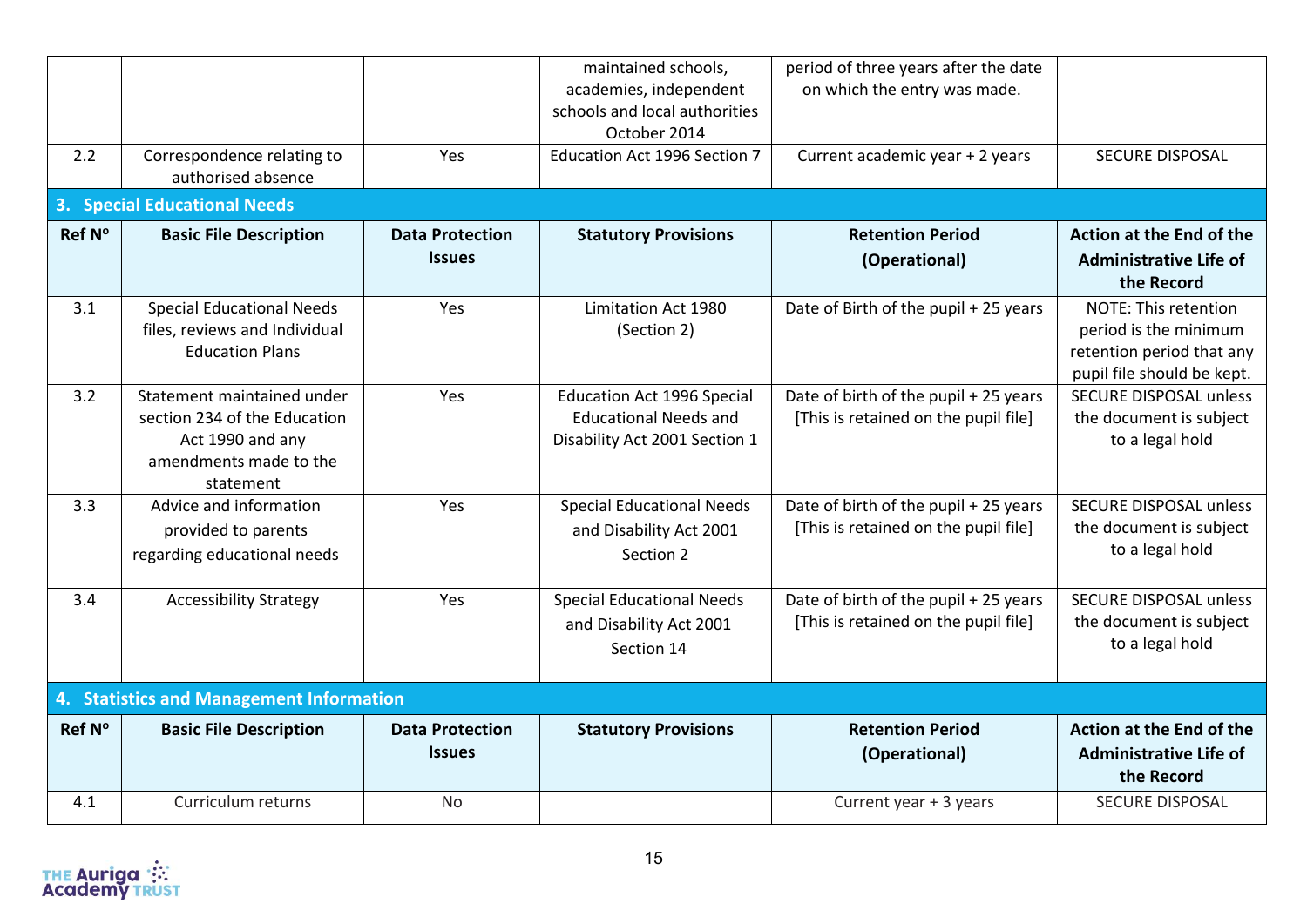| 4.2    | <b>Examination Results (Schools</b><br>Copy) | Yes                    |                             | Current year + 6 years           | <b>SECURE DISPOSAL</b>                         |
|--------|----------------------------------------------|------------------------|-----------------------------|----------------------------------|------------------------------------------------|
|        | <b>SATS records</b>                          | Yes                    |                             |                                  |                                                |
|        | Results                                      |                        |                             | The SATS results should be       | SECURE DISPOSAL                                |
|        |                                              |                        |                             | recorded on the pupil's          |                                                |
|        |                                              |                        |                             | educational file and will        |                                                |
|        |                                              |                        |                             | therefore be retained until the  |                                                |
|        |                                              |                        |                             | pupil reaches the age of 25      |                                                |
|        |                                              |                        |                             | years. The school may wish to    |                                                |
|        |                                              |                        |                             | keep a composite record of all   |                                                |
|        |                                              |                        |                             | the whole year SATs results.     |                                                |
|        |                                              |                        |                             | These could be kept for current  |                                                |
|        |                                              |                        |                             | year + 6 years to allow suitable |                                                |
|        |                                              |                        |                             | comparison                       |                                                |
|        | <b>Examination Papers</b>                    |                        |                             | The examination papers should    | <b>SECURE DISPOSAL</b>                         |
|        |                                              |                        |                             | be kept until any appeals/       |                                                |
|        |                                              |                        |                             | validation process is complete   |                                                |
| 4.3    | <b>Published Admission Number</b>            | Yes                    |                             | Current year + 6 years           | SECURE DISPOSAL                                |
|        | (PAN) Reports                                |                        |                             |                                  |                                                |
| 4.4    | Value Added and                              | Yes                    |                             | Current year + 6 years           | SECURE DISPOSAL                                |
|        | Contextual Data                              |                        |                             |                                  |                                                |
| 4.5    | Self-Evaluation Forms                        | Yes                    |                             | Current year + 6 years           | SECURE DISPOSAL                                |
|        | 5. Implementation of Curriculum              |                        |                             |                                  |                                                |
| Ref N° | <b>Basic File Description</b>                | <b>Data Protection</b> | <b>Statutory Provisions</b> | <b>Retention Period</b>          | Action at the End of the                       |
|        |                                              | <b>Issues</b>          |                             | (Operational)                    | <b>Administrative Life of</b>                  |
|        |                                              |                        |                             |                                  | the Record                                     |
| 5.1    | Schemes of Work                              | No                     |                             | Current year + 1 year            | It may be appropriate to                       |
| $5.2$  | Timetable                                    | No                     |                             | Current year + 1 year            | review these records at                        |
| 5.3    | <b>Class Record Books</b>                    | <b>No</b>              |                             | Current year + 1 year            | the end of each year and<br>allocate a further |

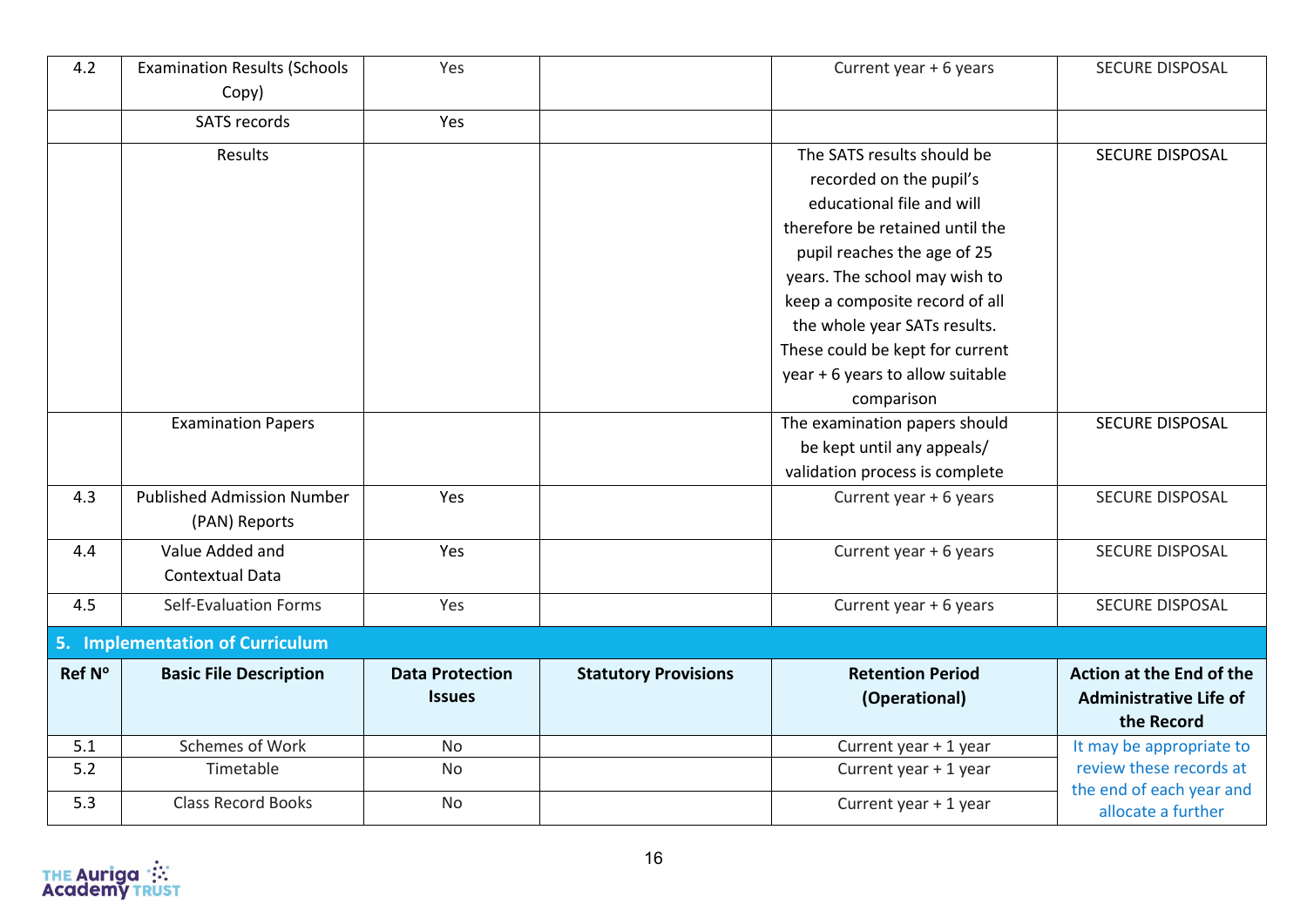| 5.4    | Mark Books                               | <b>No</b>                |                             | Current year + 1 year                | retention period or           |
|--------|------------------------------------------|--------------------------|-----------------------------|--------------------------------------|-------------------------------|
| 5.5    | Record of homework set                   | <b>No</b>                |                             | Current year + 1 year                | <b>SECURE DISPOSAL</b>        |
| 5.6    | Pupils' Work                             | <b>No</b>                |                             | Where possible pupils' work          | SECURE DISPOSAL               |
|        |                                          |                          |                             | should be returned to the pupil      |                               |
|        |                                          |                          |                             | at the end of the academic year      |                               |
|        |                                          |                          |                             | if this is not the school's policy   |                               |
|        |                                          |                          |                             | then current year $+1$ year          |                               |
|        | 6. Board of Trustees and Governing Board |                          |                             |                                      |                               |
| Ref N° | <b>Basic File Description</b>            | <b>Data Protection</b>   | <b>Statutory Provisions</b> | <b>Retention Period</b>              | Action at the End of the      |
|        |                                          | <b>Issues</b>            |                             | (Operational)                        | <b>Administrative Life of</b> |
|        |                                          |                          |                             |                                      | the Record                    |
| 6.1    | Agendas for Board of Trustees            | There may be data        |                             | One copy should be retained with     | SECURE DISPOSAL               |
|        | or Governing Body Meetings               | protection issues if     |                             | the master set of minutes. All other |                               |
|        |                                          | themeetingisdealing      |                             | copies can be disposed of.           |                               |
|        |                                          | with confidential        |                             |                                      |                               |
|        |                                          | issues relating to staff |                             |                                      |                               |
| 6.2    | Minutes of Board of Trustees             | There may be data        |                             |                                      |                               |
|        | or Governing Body meetings               | protection issues if     |                             |                                      |                               |
|        |                                          | themeetingisdealing      |                             |                                      |                               |
|        |                                          | with confidential        |                             |                                      |                               |
|        |                                          | issues relating to staff |                             |                                      |                               |
|        | Principal Set (signed)                   |                          |                             | PERMANENT                            |                               |
|        |                                          |                          |                             |                                      |                               |
|        |                                          |                          |                             |                                      |                               |
|        | <b>Inspection Copies</b>                 |                          |                             | Date of meeting + 3 years            | If these minutes              |
|        |                                          |                          |                             |                                      | contain any sensitive,        |
|        |                                          |                          |                             |                                      | personal information they     |
|        |                                          |                          |                             |                                      | must beshredded.              |

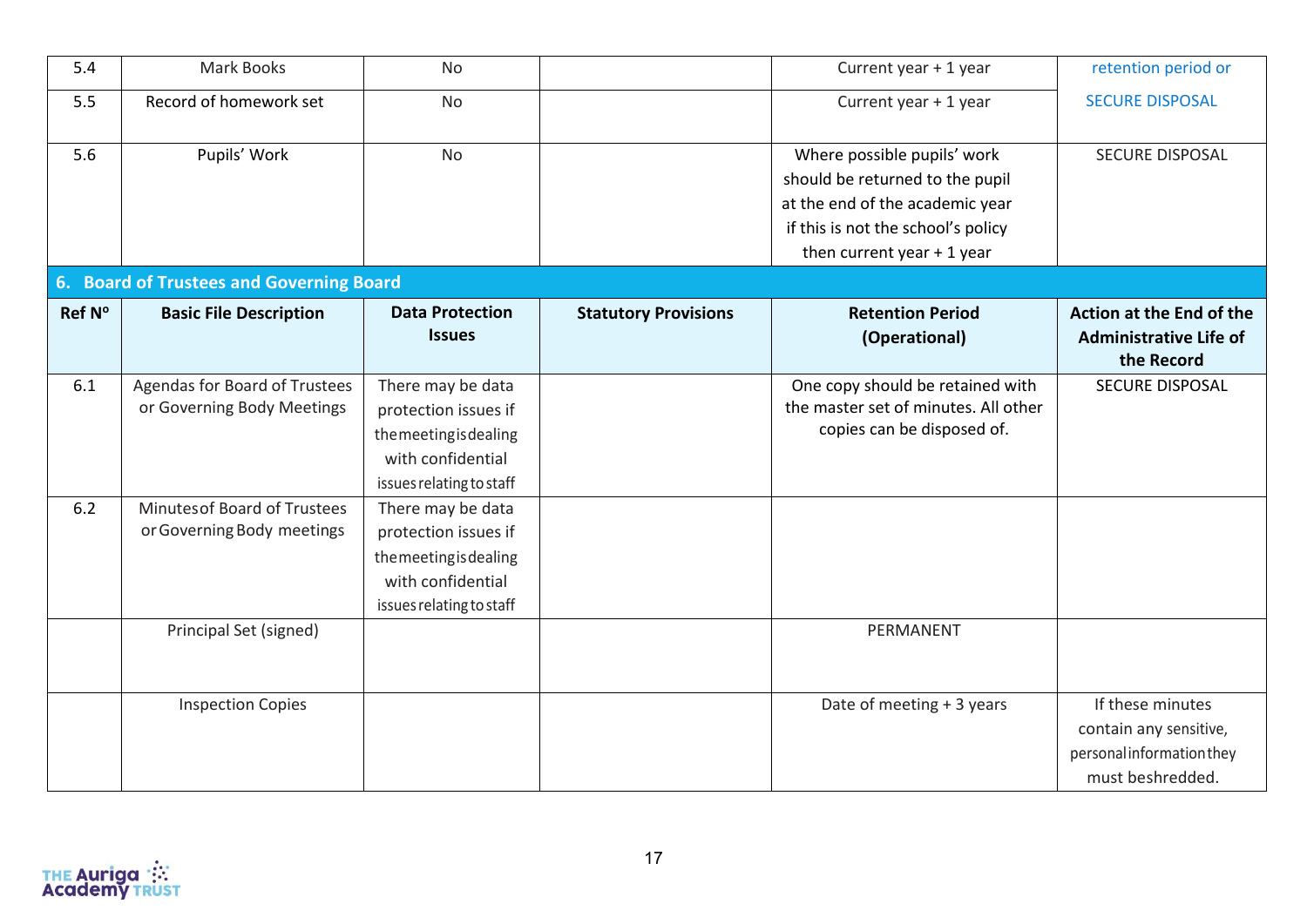| 6.3  | Reports presented to the     | There may be data    |                                                      | Reports should be kept for a        | <b>SECURE DISPOSAL or</b> |
|------|------------------------------|----------------------|------------------------------------------------------|-------------------------------------|---------------------------|
|      | Board of Trustees or         | protection issues if |                                                      | minimum of 6 years. However, if     | retain with the           |
|      | Governing Body               | the report deals     |                                                      | the minutes refer directly to       | signed set of the         |
|      |                              | with confidential    |                                                      | individual reports then the reports | minutes.                  |
|      |                              | issues relating to   |                                                      | should be kept permanently.         |                           |
|      |                              | staff.               |                                                      |                                     |                           |
| 6.4  | Meeting papers relating to   | <b>No</b>            | Education Act 2002,                                  | Date of the meeting + a minimum     | SECURE DISPOSAL           |
|      | the annual parents' meeting  |                      | Section 33                                           | of 6 years                          |                           |
|      | held under section 33 of the |                      |                                                      |                                     |                           |
|      | <b>Education Act 2002</b>    |                      |                                                      |                                     |                           |
| 6.5  | Instruments of Government    | <b>No</b>            |                                                      | PERMANENT                           | These should be           |
|      | including Articles of        |                      |                                                      |                                     | retained at the Trust     |
|      | Association                  |                      |                                                      |                                     | <b>Head Office</b>        |
| 6.6  | <b>Trusts and Endowments</b> | <b>No</b>            |                                                      | PERMANENT                           | These should be           |
|      | managed by the Governing     |                      |                                                      |                                     | retained at the Trust     |
|      | Body                         |                      |                                                      |                                     | <b>Head Office</b>        |
| 6.7  | Action plans created and     | <b>No</b>            |                                                      | Life of the action plan $+3$ years  | SECURE DISPOSAL           |
|      | administered by the          |                      |                                                      |                                     |                           |
|      | Governing Body               |                      |                                                      |                                     |                           |
| 6.8  | Policy documents created     | <b>No</b>            |                                                      | Life of the policy $+3$ years       | <b>SECURE DISPOSAL</b>    |
|      | and administered by the      |                      |                                                      |                                     |                           |
|      | Governing Body               |                      |                                                      |                                     |                           |
| 6.9  | Records relating to          | Yes                  |                                                      | Date of the resolution of the       | <b>SECURE DISPOSAL</b>    |
|      | complaints dealt with by     |                      |                                                      | complaint $+$ a minimum of 6 years  |                           |
|      | the Governing Body           |                      |                                                      | then review for further retention   |                           |
|      |                              |                      |                                                      | in case of contentious disputes     |                           |
| 6.10 | Annual Reports created       | No                   | <b>Education (Governor's</b>                         | Date of report + 10 years           | <b>SECURE DISPOSAL</b>    |
|      | under the requirements of    |                      | Annual Reports) (England)<br>(Amendment) Regulations |                                     |                           |
|      | the Education (Governor's    |                      | 2002 SI 2002                                         |                                     |                           |
|      | Annual Reports) (England)    |                      | No 1171                                              |                                     |                           |
|      | (Amendment) Regulations      |                      |                                                      |                                     |                           |
|      | 2002                         |                      |                                                      |                                     |                           |

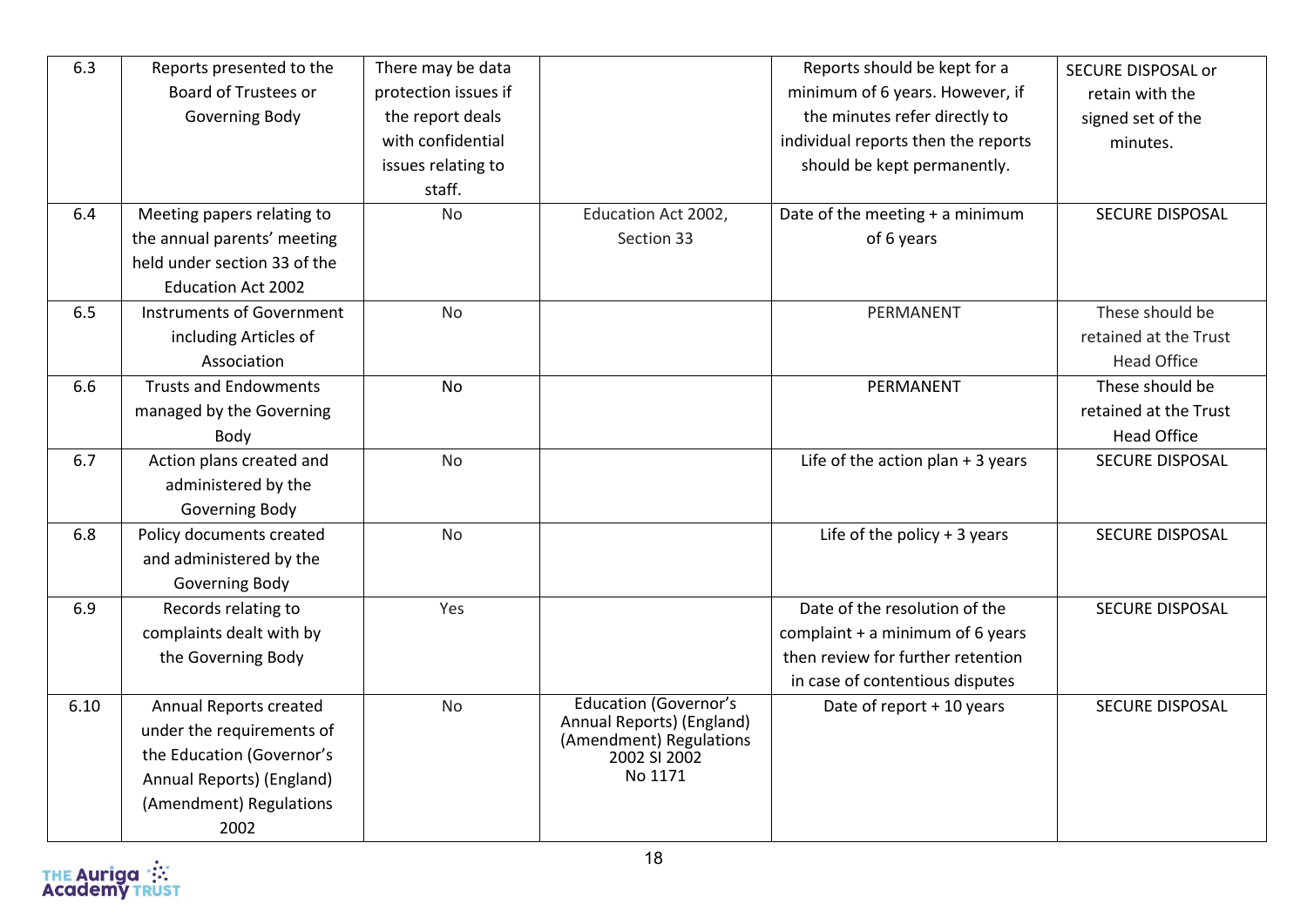| 6.11   | Proposals concerning the<br>change of status of a<br>maintained school<br>including Specialist Status<br><b>Schools and Academies</b> | <b>No</b>                               |                             | Date proposal accepted or declined<br>+ 3 years | SECURE DISPOSAL                                                                |  |  |  |  |
|--------|---------------------------------------------------------------------------------------------------------------------------------------|-----------------------------------------|-----------------------------|-------------------------------------------------|--------------------------------------------------------------------------------|--|--|--|--|
|        | 7. Executive Headteacher and Senior Management Team                                                                                   |                                         |                             |                                                 |                                                                                |  |  |  |  |
| Ref N° | <b>Basic File Description</b>                                                                                                         | <b>Data Protection</b><br><b>Issues</b> | <b>Statutory Provisions</b> | <b>Retention Period</b><br>(Operational)        | <b>Action at the End of the</b><br><b>Administrative Life of</b><br>the Record |  |  |  |  |
| 7.1    | Log books of activity in                                                                                                              | There may be data                       |                             | Date of last entry in the book                  | These could be of                                                              |  |  |  |  |
|        | the Academy maintained                                                                                                                | protection issues if                    |                             | + a minimum of 6 years then                     | permanent historical                                                           |  |  |  |  |
|        | by the Executive                                                                                                                      | the log book refers                     |                             | review                                          | value and should be                                                            |  |  |  |  |
|        | Headteachers                                                                                                                          | to individual pupils                    |                             |                                                 | stored securely                                                                |  |  |  |  |
|        |                                                                                                                                       | or members of                           |                             |                                                 |                                                                                |  |  |  |  |
|        |                                                                                                                                       | staff                                   |                             |                                                 |                                                                                |  |  |  |  |
| 7.2    | Minutes of Senior                                                                                                                     | There may be data                       |                             | Date of the meeting + 3 years                   | SECURE DISPOSAL                                                                |  |  |  |  |
|        | Management Team                                                                                                                       | protection issues if                    |                             | then review                                     |                                                                                |  |  |  |  |
|        | meetings and meetings of                                                                                                              | the minutes refers                      |                             |                                                 |                                                                                |  |  |  |  |
|        | other internal                                                                                                                        | to individual pupils                    |                             |                                                 |                                                                                |  |  |  |  |
|        | administrative bodies                                                                                                                 | or members of staff                     |                             |                                                 |                                                                                |  |  |  |  |
| 7.3    | Reports created by an                                                                                                                 | There may be data                       |                             | Date of the report + a minimum                  | SECURE DISPOSAL                                                                |  |  |  |  |
|        | Executive Headteacher,                                                                                                                | protection issues if                    |                             | of 3 years then review                          |                                                                                |  |  |  |  |
|        | Senior Leadership Team or                                                                                                             | the report refers to                    |                             |                                                 |                                                                                |  |  |  |  |
|        | the Management Team                                                                                                                   | individual pupils or                    |                             |                                                 |                                                                                |  |  |  |  |
|        |                                                                                                                                       | members of staff                        |                             |                                                 |                                                                                |  |  |  |  |
| 7.4    | Records created by an                                                                                                                 | There may be data                       |                             | Current academic year + 6 years                 | <b>SECURE DISPOSAL</b>                                                         |  |  |  |  |
|        | Executive Headteacher,                                                                                                                | protection issues if                    |                             | then review                                     |                                                                                |  |  |  |  |
|        | Senior Leadership Team                                                                                                                | the records refer to                    |                             |                                                 |                                                                                |  |  |  |  |
|        | and other members of                                                                                                                  | individual pupils or                    |                             |                                                 |                                                                                |  |  |  |  |
|        | staff with administrative                                                                                                             | members of staff                        |                             |                                                 |                                                                                |  |  |  |  |
|        | responsibilities                                                                                                                      |                                         |                             |                                                 |                                                                                |  |  |  |  |

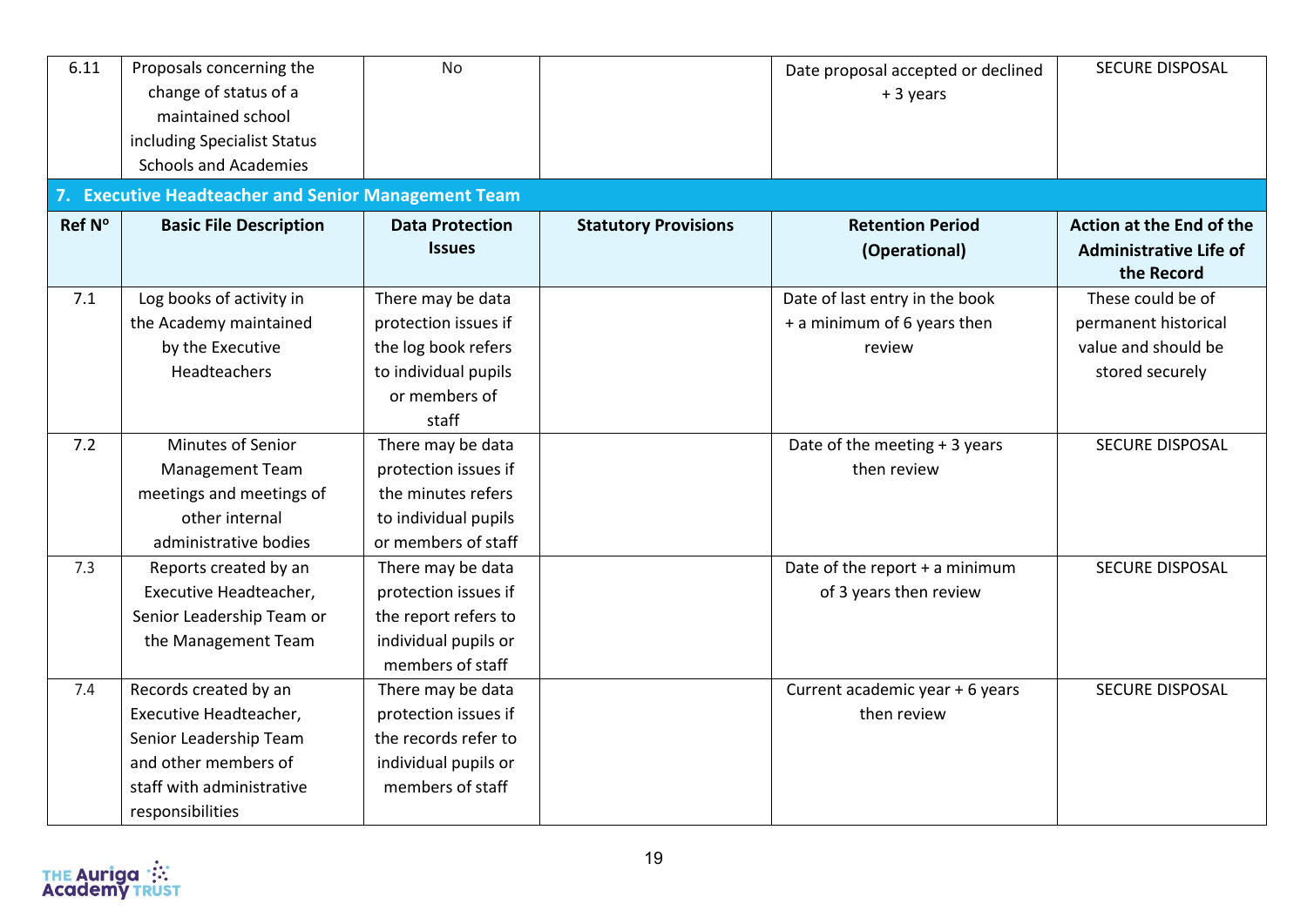| 7.5    | Correspondence created by                | There may be data      |                                | Date of correspondence + 3 years   | SECURE DISPOSAL               |
|--------|------------------------------------------|------------------------|--------------------------------|------------------------------------|-------------------------------|
|        | an Executive Headteacher,                | protection issues if   |                                | then review                        |                               |
|        | Senior Leadership Team and               | the                    |                                |                                    |                               |
|        | other members of staff with              | correspondence         |                                |                                    |                               |
|        | administrative                           | refers to individual   |                                |                                    |                               |
|        |                                          | pupils or members      |                                |                                    |                               |
|        |                                          | of staff               |                                |                                    |                               |
| 7.6    | <b>Professional Development</b><br>Plans | Yes                    |                                | Life of the plan $+6$ years        | <b>SECURE DISPOSAL</b>        |
| 7.7    | Academy and School<br>Development Plans  | No                     |                                | Life of the plan $+3$ years        | SECURE DISPOSAL               |
|        | <b>8. Admissions Process</b>             |                        |                                |                                    |                               |
| Ref N° | <b>Basic File Description</b>            | <b>Data Protection</b> | <b>Statutory Provisions</b>    | <b>Retention Period</b>            | Action at the End of the      |
|        |                                          | <b>Issues</b>          |                                | (Operational)                      | <b>Administrative Life of</b> |
|        |                                          |                        |                                |                                    | the Record                    |
| 8.1    | All records relating to the              | <b>No</b>              | <b>Academy Admissions Code</b> | Life of the policy $+3$ years then | SECURE DISPOSAL               |
|        | creation and                             |                        | and School Admissions          | review                             |                               |
|        | implementation of the                    |                        | Code Statutory guidance        |                                    |                               |
|        | <b>Trust or School</b>                   |                        | for admission authorities,     |                                    |                               |
|        | <b>Admissions' Policy</b>                |                        | governing bodies, local        |                                    |                               |
|        |                                          |                        | authorities, schools           |                                    |                               |
|        |                                          |                        | adjudicators and admission     |                                    |                               |
|        |                                          |                        | appeals panels December        |                                    |                               |
|        |                                          |                        | 2014                           |                                    |                               |
| 8.2    | Admissions - if the                      | Yes                    | <b>Academy Admissions Code</b> | Date of admission + 1 year         | SECURE DISPOSAL               |
|        | admission is successful                  |                        | and School Admissions          |                                    |                               |
|        |                                          |                        | Code Statutory guidance        |                                    |                               |
|        |                                          |                        | for admission authorities,     |                                    |                               |
|        |                                          |                        | governing bodies, local        |                                    |                               |
|        |                                          |                        | authorities, schools           |                                    |                               |
|        |                                          |                        | adjudicators and admission     |                                    |                               |
|        |                                          |                        | appeals panels December        |                                    |                               |

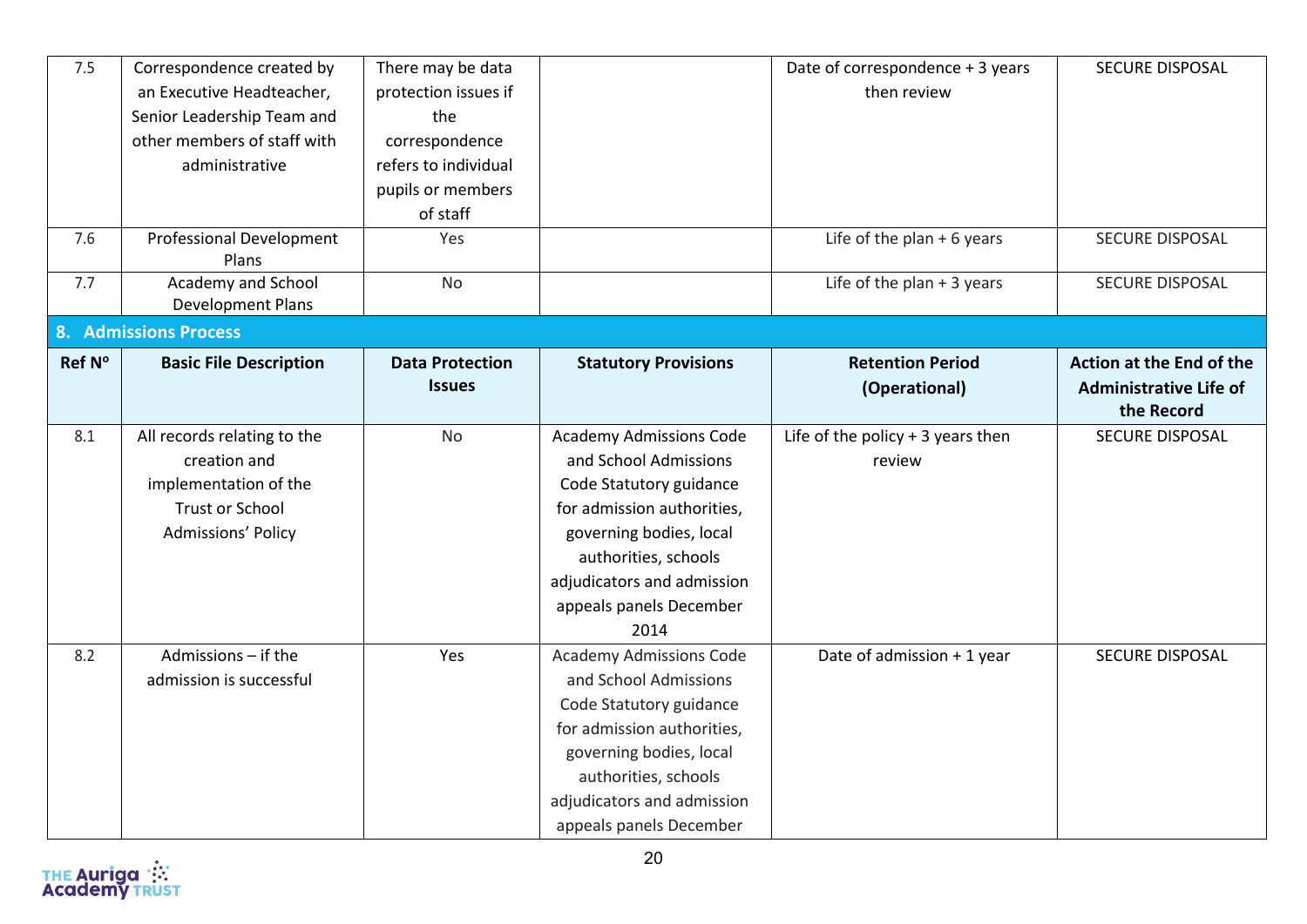|     |                               |     | 2014                           |                                     |                        |
|-----|-------------------------------|-----|--------------------------------|-------------------------------------|------------------------|
| 8.3 | Admissions - if the appeal is | Yes | <b>Academy Admissions Code</b> | Resolution of case + 1 year         | <b>SECURE DISPOSAL</b> |
|     | unsuccessful                  |     | and School Admissions          |                                     |                        |
|     |                               |     | Code Statutory guidance        |                                     |                        |
|     |                               |     | for admission authorities,     |                                     |                        |
|     |                               |     | governing bodies, local        |                                     |                        |
|     |                               |     | authorities, schools           |                                     |                        |
|     |                               |     | adjudicators and admission     |                                     |                        |
|     |                               |     | appeals panels December        |                                     |                        |
|     |                               |     | 2014                           |                                     |                        |
| 8.4 | <b>Register of Admissions</b> | Yes | School attendance:             | Every entry in the admission        | Schools may wish to    |
|     |                               |     | Departmental advice for        | register must be preserved for a    | consider keeping the   |
|     |                               |     | maintained schools,            | period of 3 years after the date on | admission register     |
|     |                               |     | academies, independent         | which the entry was made.           | permanently as often   |
|     |                               |     | schools and local authorities  |                                     | schools receive        |
|     |                               |     | October 2014                   |                                     | enquiries from past    |
|     |                               |     |                                |                                     | pupils to confirm the  |
|     |                               |     |                                |                                     | dates they attended    |
|     |                               |     |                                |                                     | the school.            |
| 8.5 | <b>Admissions - Secondary</b> | Yes |                                | Current year + 1 year               | <b>SECURE DISPOSAL</b> |
|     | Schools - Casual              |     |                                |                                     |                        |
| 8.6 | Proofs of address supplied    | Yes | <b>Academy Admissions Code</b> | Current year + 1 year               | <b>SECURE DISPOSAL</b> |
|     | by parents as part of the     |     | and School Admissions          |                                     |                        |
|     | admissions process            |     | Code Statutory guidance        |                                     |                        |
|     |                               |     | for admission authorities,     |                                     |                        |
|     |                               |     | governing bodies, local        |                                     |                        |
|     |                               |     | authorities, schools           |                                     |                        |
|     |                               |     | adjudicators and admission     |                                     |                        |
|     |                               |     | appeals panels December        |                                     |                        |
|     |                               |     | 2014                           |                                     |                        |

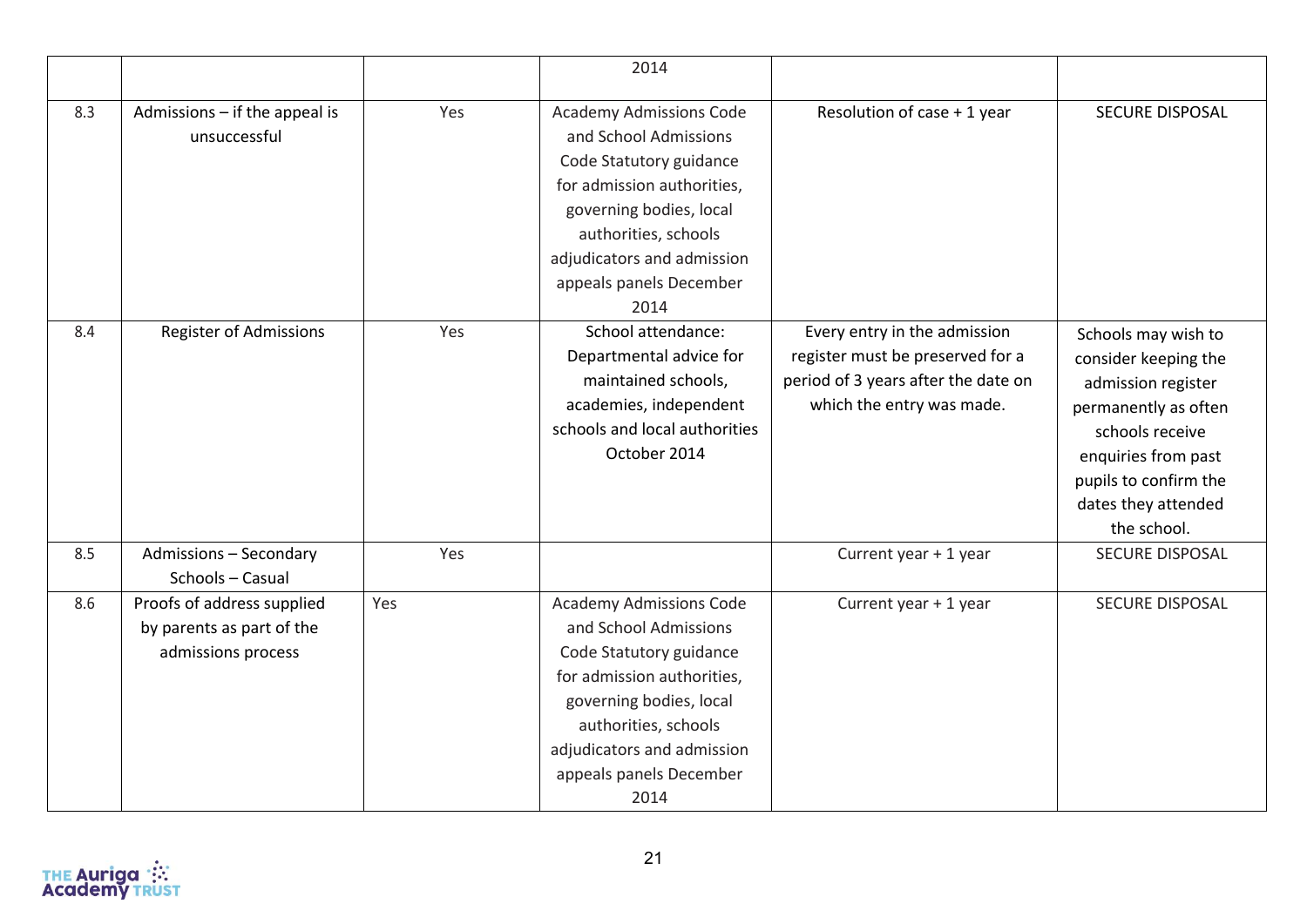| 8.7    | Supplementary Information<br>form including additional<br>information such as religion,<br>medical conditions etc.                  | Yes                                     |                             |                                                       |                                                                         |
|--------|-------------------------------------------------------------------------------------------------------------------------------------|-----------------------------------------|-----------------------------|-------------------------------------------------------|-------------------------------------------------------------------------|
|        | For successful admissions                                                                                                           |                                         |                             | This information should be added to<br>the pupil file | SECURE DISPOSAL                                                         |
|        | For unsuccessful admissions                                                                                                         |                                         |                             | Until appeals process completed                       | <b>SECURE DISPOSAL</b>                                                  |
|        | 9. Operational Administration                                                                                                       |                                         |                             |                                                       |                                                                         |
| Ref N° | <b>Basic File Description</b>                                                                                                       | <b>Data Protection</b><br><b>Issues</b> | <b>Statutory Provisions</b> | <b>Retention Period</b><br>(Operational)              | Action at the End of the<br><b>Administrative Life of</b><br>the Record |
| 9.1    | General file series                                                                                                                 | No                                      |                             | Current year + 5 years then REVIEW                    | <b>SECURE DISPOSAL</b>                                                  |
| 9.2    | Records relating to the<br>creation and publication of<br>the Trust or School<br>brochure or prospectus                             | <b>No</b>                               |                             | Current year + 3 years                                | <b>STANDARD DISPOSAL</b>                                                |
| 9.3    | Records relating to the<br>creation and distribution of<br>circulars to staff, parents or<br>pupils                                 | <b>No</b>                               |                             | Current year + 1 year                                 | <b>STANDARD DISPOSAL</b>                                                |
| 9.4    | Newsletters and other<br>items with a short<br>operational use                                                                      | <b>No</b>                               |                             | Current year + 1 year                                 | <b>STANDARD DISPOSAL</b>                                                |
| 9.5    | Visitors' Books and Signing in<br>Sheets                                                                                            | Yes                                     |                             | Current year + 6 years then REVIEW                    | SECURE DISPOSAL                                                         |
| 9.16   | Records relating to the<br>creation and<br>management of Parent<br><b>Teacher Associations</b><br>and/or Old Pupils<br>Associations | <b>No</b>                               |                             | Current year + 6 years then REVIEW                    | <b>SECURE DISPOSAL</b>                                                  |

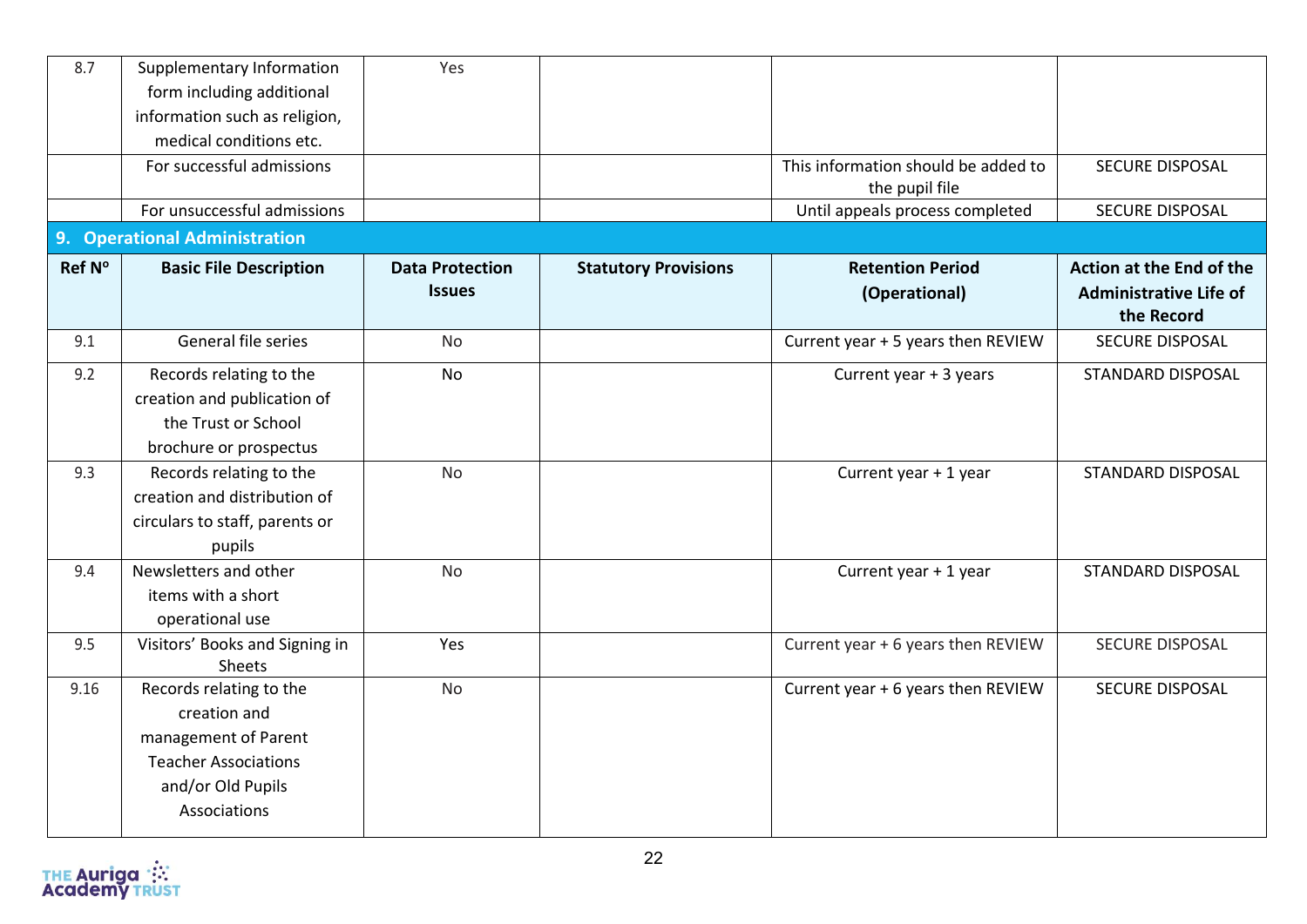|        | <b>10. Recruitment</b>                                                                                      |                                         |                                                                                                                    |                                                                                                                                                                                                                                           |                                                                         |  |  |
|--------|-------------------------------------------------------------------------------------------------------------|-----------------------------------------|--------------------------------------------------------------------------------------------------------------------|-------------------------------------------------------------------------------------------------------------------------------------------------------------------------------------------------------------------------------------------|-------------------------------------------------------------------------|--|--|
| Ref N° | <b>Basic File Description</b>                                                                               | <b>Data Protection</b><br><b>Issues</b> | <b>Statutory Provisions</b>                                                                                        | <b>Retention Period</b><br>(Operational)                                                                                                                                                                                                  | Action at the End of the<br><b>Administrative Life of</b><br>the Record |  |  |
| 10.1   | All records leading up to the<br>appointment of a new<br><b>Executive Headteacher or</b><br>Headteacher     | Yes                                     |                                                                                                                    | Date of appointment + 6 years                                                                                                                                                                                                             | <b>SECURE DISPOSAL</b>                                                  |  |  |
| 10.2   | All records leading up to the<br>appointment of a new<br>member of staff-<br>unsuccessfulcandidates         | Yes                                     |                                                                                                                    | Date of appointment of successful<br>candidate $+6$ months                                                                                                                                                                                | <b>SECURE DISPOSAL</b>                                                  |  |  |
| 10.3   | All records leading up to the<br>appointment of a new<br>member of staff-successful<br>candidate            | Yes                                     |                                                                                                                    | All the relevant information<br>should be added to the staff<br>personal file (see below) and all<br>other information retained for 6<br>months                                                                                           | <b>SECURE DISPOSAL</b>                                                  |  |  |
| 10.4   | Pre-employment vetting<br>information-DBS Checks                                                            | <b>No</b>                               | <b>DBS Update Service</b><br>Employer Guide June 2014:<br>Keeping children safe in<br>education.<br>September 2016 | The Trust does not have to keep<br>copies of DBS certificates. If the<br>Trust does so the copy must NOT<br>be retained for more than 6<br>months                                                                                         |                                                                         |  |  |
| 10.5   | Proofs of identity collected as<br>part of the process of checking<br>"portable" enhanced DBS<br>disclosure | Yes                                     |                                                                                                                    | Where possible these should be<br>checked and a note kept of what<br>was seen and what has been<br>checked. If it is felt necessary to<br>keep copy documentation then<br>this should be placed on the<br>member of staff's personal file |                                                                         |  |  |
| 10.6   | Pre-employment vetting<br>information - Evidence                                                            | Yes                                     | An employer's guide to<br>right to work checks (Home                                                               | These documents should be<br>added to the Staff Personal File                                                                                                                                                                             |                                                                         |  |  |

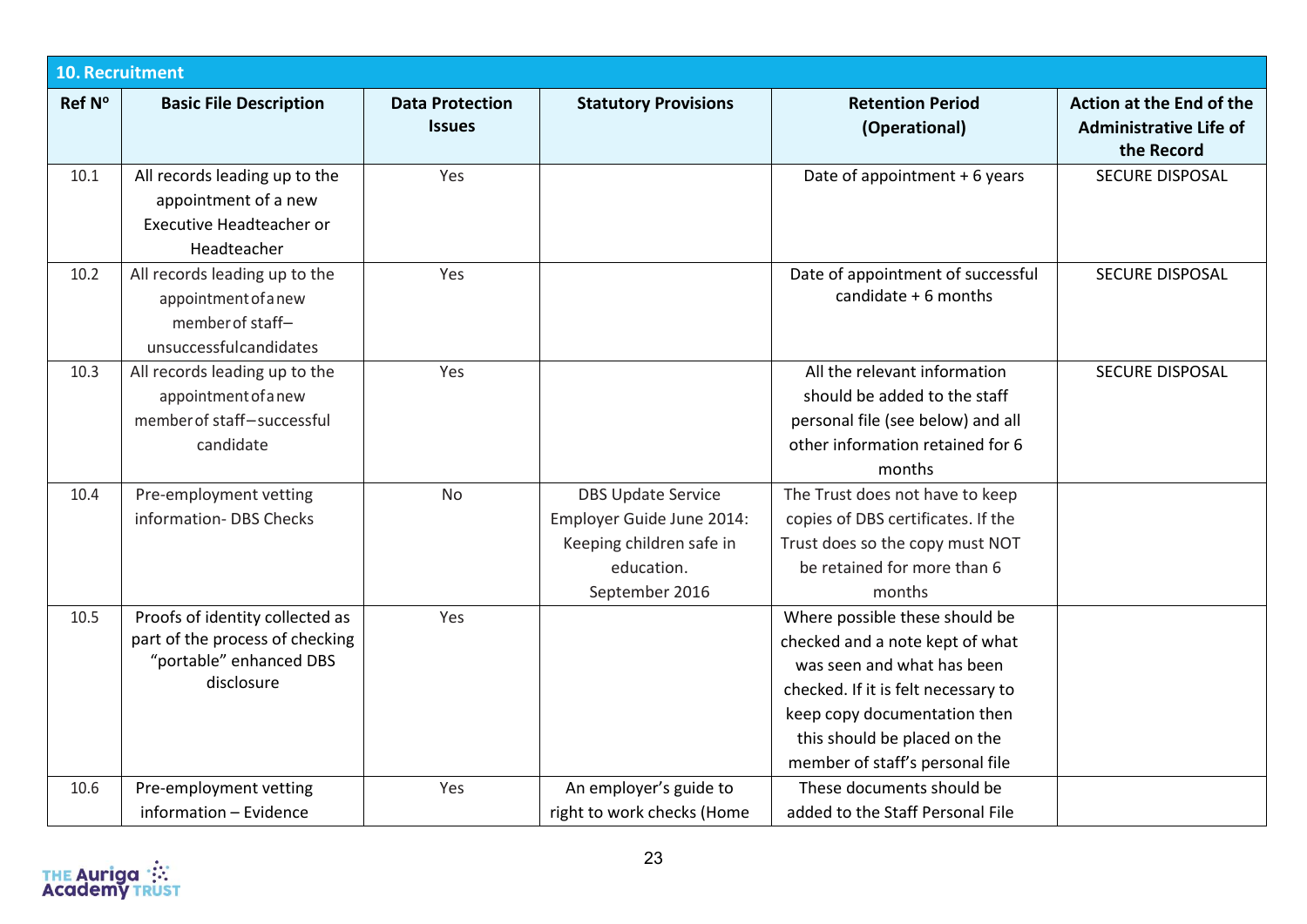|        | proving the right to work                                                                                                 |                                         | Office May 2015)                                                                                                                                                                                                                                    | (see below)                                                                                                                                                                                                                                                                                                                       |                                                                         |
|--------|---------------------------------------------------------------------------------------------------------------------------|-----------------------------------------|-----------------------------------------------------------------------------------------------------------------------------------------------------------------------------------------------------------------------------------------------------|-----------------------------------------------------------------------------------------------------------------------------------------------------------------------------------------------------------------------------------------------------------------------------------------------------------------------------------|-------------------------------------------------------------------------|
|        | in the United Kingdom                                                                                                     |                                         |                                                                                                                                                                                                                                                     |                                                                                                                                                                                                                                                                                                                                   |                                                                         |
|        | <b>11. Operational Staff Management</b>                                                                                   |                                         |                                                                                                                                                                                                                                                     |                                                                                                                                                                                                                                                                                                                                   |                                                                         |
| Ref N° | <b>Basic File Description</b>                                                                                             | <b>Data Protection</b><br><b>Issues</b> | <b>Statutory Provisions</b>                                                                                                                                                                                                                         | <b>Retention Period</b><br>(Operational)                                                                                                                                                                                                                                                                                          | Action at the End of the<br><b>Administrative Life of</b><br>the Record |
| 11.1   | <b>Staff Personal File</b>                                                                                                | Yes                                     | Limitation Act 1980 (Section<br>2)                                                                                                                                                                                                                  | Termination of Employment + 6<br>years                                                                                                                                                                                                                                                                                            | <b>SECURE DISPOSAL</b>                                                  |
| 11.2   | Timesheets                                                                                                                | Yes                                     |                                                                                                                                                                                                                                                     | Current year + 6 years                                                                                                                                                                                                                                                                                                            | <b>SECURE DISPOSAL</b>                                                  |
| 11.3   | Annual appraisal/assessment<br>records                                                                                    | Yes                                     |                                                                                                                                                                                                                                                     | Current year + 5 years                                                                                                                                                                                                                                                                                                            | SECURE DISPOSAL                                                         |
|        | 12. Management of Disciplinary and Grievance Processes                                                                    |                                         |                                                                                                                                                                                                                                                     |                                                                                                                                                                                                                                                                                                                                   |                                                                         |
| Ref Nº | <b>Basic File Description</b>                                                                                             | <b>Data Protection</b><br><b>Issues</b> | <b>Statutory Provisions</b>                                                                                                                                                                                                                         | <b>Retention Period</b><br>(Operational)                                                                                                                                                                                                                                                                                          | Action at the End of the<br><b>Administrative Life of</b><br>the Record |
| 12.1   | Allegation of a child<br>protection nature against a<br>member of staff including<br>where the allegation is<br>unfounded | Yes                                     | "Keeping children safe in<br>education Statutory<br>guidance for schools and<br>colleges September 2016";<br>"Working together to<br>safeguard children. A guide<br>to inter-agency working to<br>safeguard and promote the<br>welfare of children" | Until the person's normal<br>retirement age or 10 years from<br>the date of the allegation<br>whichever is the longer then<br>REVIEW. Note allegations that are<br>found to be malicious should be<br>removed from personnel files. If<br>found they are to be kept on the<br>file and a copy provided to the<br>person concerned | <b>SECURE DISPOSAL</b>                                                  |
| 12.1   | <b>Disciplinary Proceedings</b>                                                                                           | Yes                                     |                                                                                                                                                                                                                                                     |                                                                                                                                                                                                                                                                                                                                   |                                                                         |
|        | Verbal warning                                                                                                            |                                         |                                                                                                                                                                                                                                                     | Date of warning + 6 months                                                                                                                                                                                                                                                                                                        | SECURE DISPOSAL                                                         |
|        | Written warning - level 1                                                                                                 |                                         |                                                                                                                                                                                                                                                     | Date of warning + 6 months                                                                                                                                                                                                                                                                                                        | (If warnings are placed                                                 |
|        | Written warning - level 2                                                                                                 |                                         |                                                                                                                                                                                                                                                     | Date of warning + 12 months                                                                                                                                                                                                                                                                                                       | on personal files then                                                  |

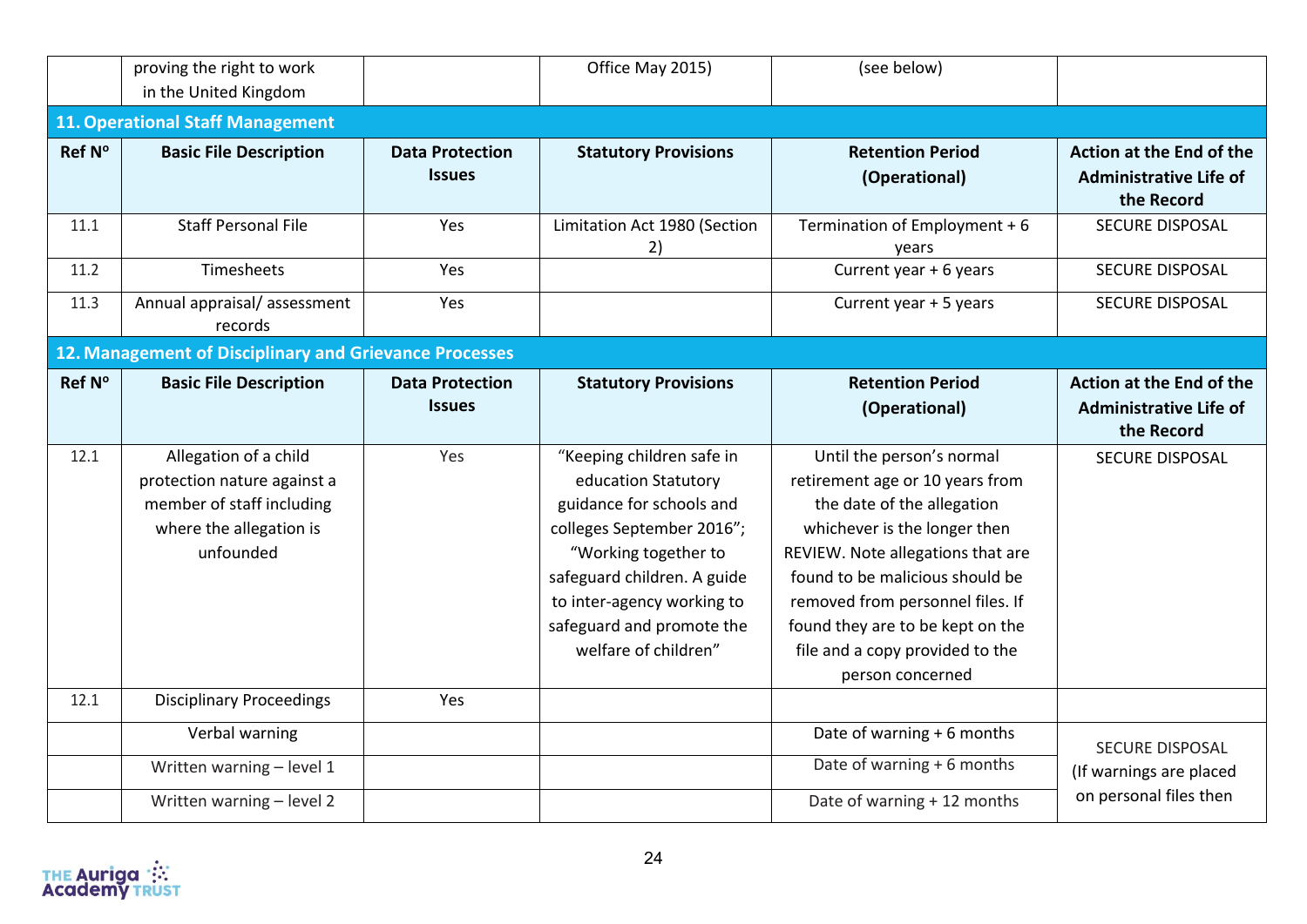|        | Final Written warning                                       |                                         |                                                                                                                                                                    | Date of warning + 18 months                                                                                              | they must be weeded<br>from the file)                                   |
|--------|-------------------------------------------------------------|-----------------------------------------|--------------------------------------------------------------------------------------------------------------------------------------------------------------------|--------------------------------------------------------------------------------------------------------------------------|-------------------------------------------------------------------------|
|        | Unfounded case                                              |                                         |                                                                                                                                                                    | If the incident is child protection<br>related then see above otherwise<br>dispose of at the conclusion of the<br>case   | SECURE DISPOSAL                                                         |
|        | 13. Health and Safety                                       |                                         |                                                                                                                                                                    |                                                                                                                          |                                                                         |
| Ref N° | <b>Basic File Description</b>                               | <b>Data Protection</b><br><b>Issues</b> | <b>Statutory Provisions</b>                                                                                                                                        | <b>Retention Period</b><br>(Operational)                                                                                 | Action at the End of the<br><b>Administrative Life of</b><br>the Record |
| 13.1   | <b>Health and Safety Policy</b><br><b>Statements</b>        | No                                      |                                                                                                                                                                    | Life of policy $+3$ years                                                                                                | <b>SECURE DISPOSAL</b>                                                  |
| 13.2   | <b>Health and Safety Risk</b><br>Assessments                | No                                      |                                                                                                                                                                    | Life of risk assessment + 3 years                                                                                        | SECURE DISPOSAL                                                         |
| 13.3   | Records relating to<br>accident/injury at work              | Yes                                     |                                                                                                                                                                    | Date of incident + 12 years<br>In the case of serious accidents a<br>further retention period will need<br>to be applied | SECURE DISPOSAL                                                         |
| 13.4   | <b>Accident Reporting</b>                                   | Yes                                     | Social Security (Claims and<br>Payments) Regulations 1979<br><b>Regulation 25. Social Security</b><br>Administration<br>Act 1992 Section 8.<br>Limitation Act 1980 |                                                                                                                          |                                                                         |
|        | Adults                                                      |                                         |                                                                                                                                                                    | Date of the incident + 6 years                                                                                           | <b>SECURE DISPOSAL</b>                                                  |
|        | Children                                                    |                                         |                                                                                                                                                                    | DOB of the child + 25 years                                                                                              | SECURE DISPOSAL                                                         |
| 13.5   | <b>Control of Substances</b><br>Hazardous to Health (COSHH) | No                                      | <b>Control of Substances</b><br><b>Hazardous to Health</b><br>Regulations 2002. SI 2002<br>No 2677 Regulation<br>11; Records kept under                            | Current year + 40 years                                                                                                  | <b>SECURE DISPOSAL</b>                                                  |

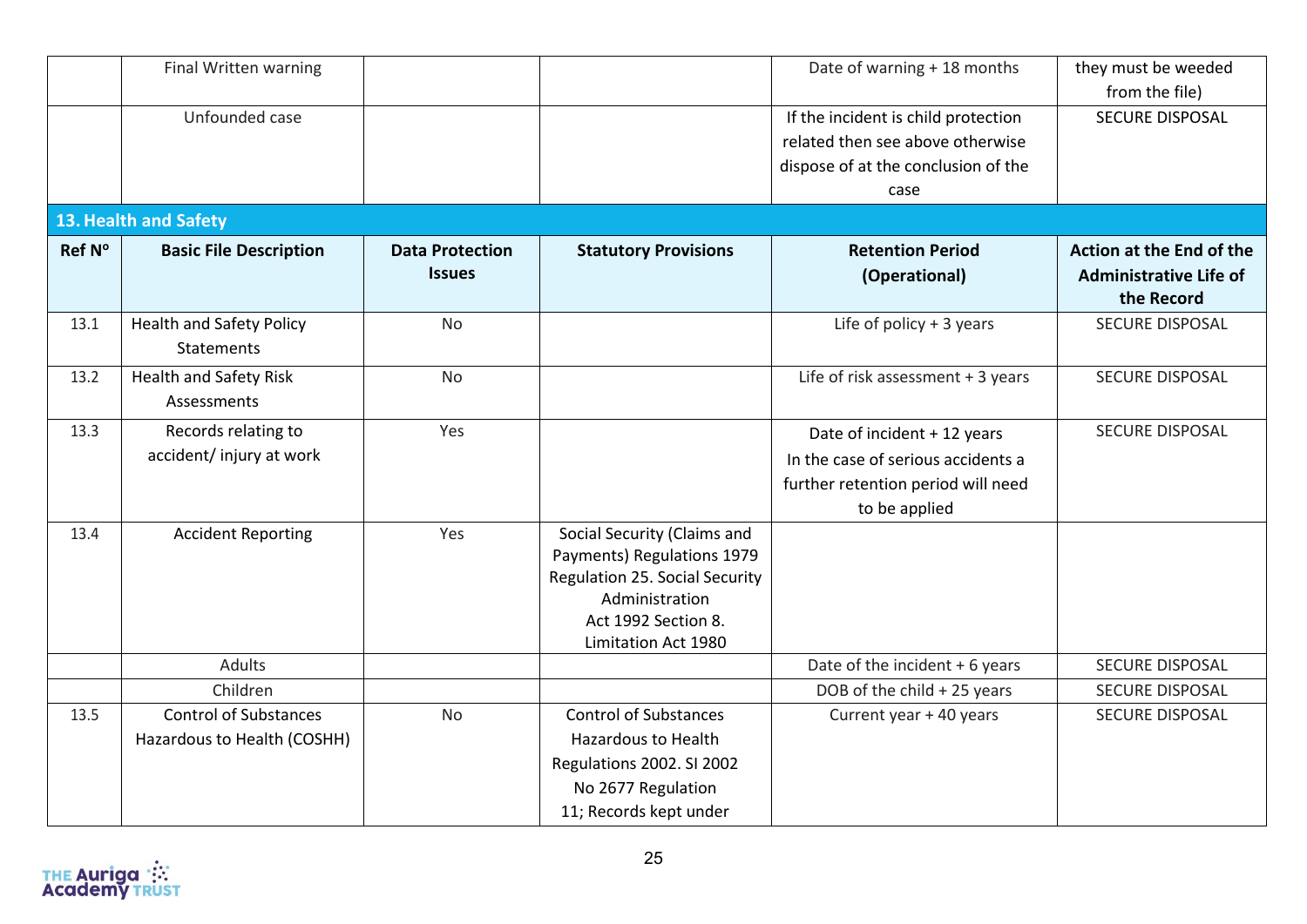|        |                                                             |                        | the 1994 and 1999                                             |                          |                               |
|--------|-------------------------------------------------------------|------------------------|---------------------------------------------------------------|--------------------------|-------------------------------|
|        |                                                             |                        | Regulations to be kept as                                     |                          |                               |
|        |                                                             |                        | if the 2002 Regulations                                       |                          |                               |
|        |                                                             |                        | had not been made.                                            |                          |                               |
|        |                                                             |                        | Regulation 18 (2)                                             |                          |                               |
| 13.6   | Process of monitoring of                                    | No                     | Control of Asbestos at                                        | Last action $+40$ years  | SECURE DISPOSAL               |
|        | areas where employees and                                   |                        | Work Regulations 2012 SI                                      |                          |                               |
|        | persons are likely to have                                  |                        | 1012 No 632 Regulation                                        |                          |                               |
|        | become in contact with                                      |                        | 19                                                            |                          |                               |
|        | asbestos                                                    |                        |                                                               |                          |                               |
| 13.7   | Process of monitoring of                                    | <b>No</b>              |                                                               | Last action + 50 years   | <b>SECURE DISPOSAL</b>        |
|        | areas where employees and                                   |                        |                                                               |                          |                               |
|        | persons are likely to have                                  |                        |                                                               |                          |                               |
|        | become in contact with                                      |                        |                                                               |                          |                               |
|        | radiation                                                   |                        |                                                               |                          |                               |
| 13.8   | Fire Precautions log books                                  | No                     |                                                               | Current year + 6 years   | SECURE DISPOSAL               |
|        |                                                             |                        |                                                               |                          |                               |
|        | 14. Educational Visits outside the Classroom                |                        |                                                               |                          |                               |
| Ref N° | <b>Basic File Description</b>                               | <b>Data Protection</b> | <b>Statutory Provisions</b>                                   | <b>Retention Period</b>  | Action at the End of the      |
|        |                                                             | <b>Issues</b>          |                                                               | (Operational)            | <b>Administrative Life of</b> |
|        |                                                             |                        |                                                               |                          | the Record                    |
| 14.1   | Records created by                                          | No                     | <b>Outdoor Education Advisers'</b>                            | Date of visit + 14 years | <b>SECURE DISPOSAL</b>        |
|        | schools or the Trust to                                     |                        | <b>Panel National Guidance</b>                                |                          |                               |
|        | obtain approval to run                                      |                        | website http://oeapng.info                                    |                          |                               |
|        | an Educational Visit                                        |                        | specifically Section 3 - "Legal                               |                          |                               |
|        | outside the Classroom -                                     |                        | Framework and Employer                                        |                          |                               |
|        | Primary                                                     |                        | Systems" and Section 4 -                                      |                          |                               |
|        |                                                             |                        | "Good Practice".                                              |                          |                               |
| 14.2   | Records created by schools or                               | No                     | <b>Outdoor Education Advisers'</b>                            | Date of visit + 10 years | <b>SECURE DISPOSAL</b>        |
|        | the Trust to obtain approval to<br>run an Educational Visit |                        | <b>Panel National Guidance</b>                                |                          |                               |
|        | outside the Classroom -<br>Secondary                        |                        | website http://oeapng.info<br>specifically Section 3 - "Legal |                          |                               |

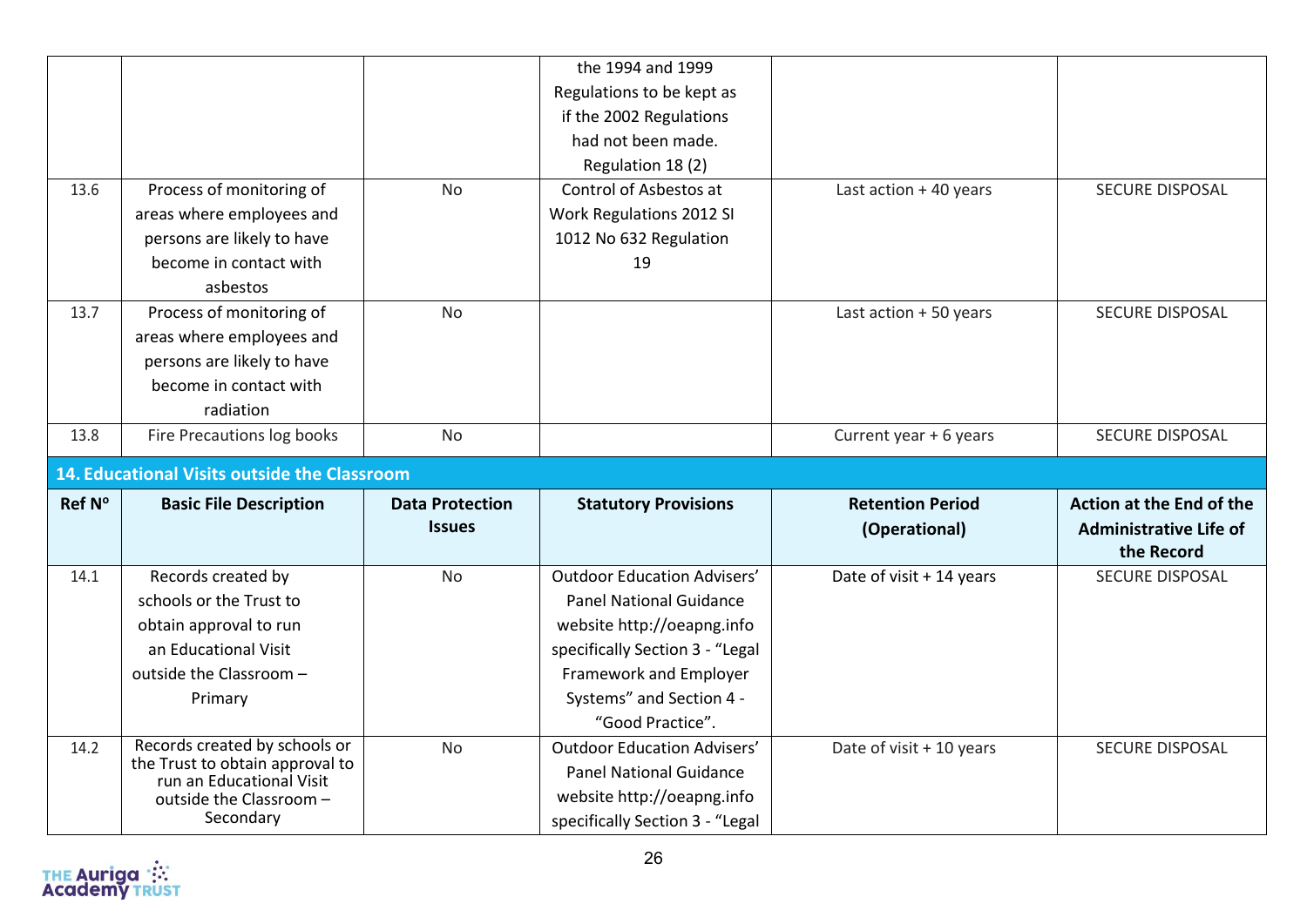|        |                                                                                                             |                                         | Framework and Employer<br>Systems" and Section 4 -<br>"Good Practice".                                      |                                                                                                                                                                                                     |                                                                                                                              |
|--------|-------------------------------------------------------------------------------------------------------------|-----------------------------------------|-------------------------------------------------------------------------------------------------------------|-----------------------------------------------------------------------------------------------------------------------------------------------------------------------------------------------------|------------------------------------------------------------------------------------------------------------------------------|
| 14.3   | Parental consent forms for<br>school trips where there has<br>been no major incident                        | Yes                                     |                                                                                                             | Conclusion of the trip                                                                                                                                                                              | Although the consent<br>forms could be retained<br>for $DOB + 22$ years, the<br>requirement for them<br>being needed is low. |
| 14.4   | Parental permission slips<br>for school trips - where<br>there has been a major<br>incident                 | Yes                                     | Limitation Act 1980 (Section<br>2)                                                                          | DOB of the pupil involved in the<br>incident + 25 years The<br>permission slips for all the pupils<br>on the trip need to be retained to<br>show that the rules had been<br>followed for all pupils |                                                                                                                              |
|        | <b>15. Payroll and Pensions</b>                                                                             |                                         |                                                                                                             |                                                                                                                                                                                                     |                                                                                                                              |
| Ref N° | <b>Basic File Description</b>                                                                               | <b>Data Protection</b><br><b>Issues</b> | <b>Statutory Provisions</b>                                                                                 | <b>Retention Period</b><br>(Operational)                                                                                                                                                            | Action at the End of the<br><b>Administrative Life of</b><br>the Record                                                      |
| 15.1   | Maternity pay records                                                                                       | Yes                                     | <b>Statutory Maternity Pay</b><br>(General) Regulations 1986<br>(SI1986/1960),<br>revised 1999 (SI1999/567) | Current year + 3 years                                                                                                                                                                              | <b>SECURE DISPOSAL</b>                                                                                                       |
| 15.2   | Records held under<br><b>Retirement Benefits</b><br><b>Schemes</b> (Information<br>Powers) Regulations 1995 | Yes                                     |                                                                                                             | Current year + 6 years                                                                                                                                                                              | <b>SECURE DISPOSAL</b>                                                                                                       |
|        |                                                                                                             |                                         |                                                                                                             |                                                                                                                                                                                                     |                                                                                                                              |
|        | <b>16. Risk Management and Insurance</b>                                                                    |                                         |                                                                                                             |                                                                                                                                                                                                     |                                                                                                                              |

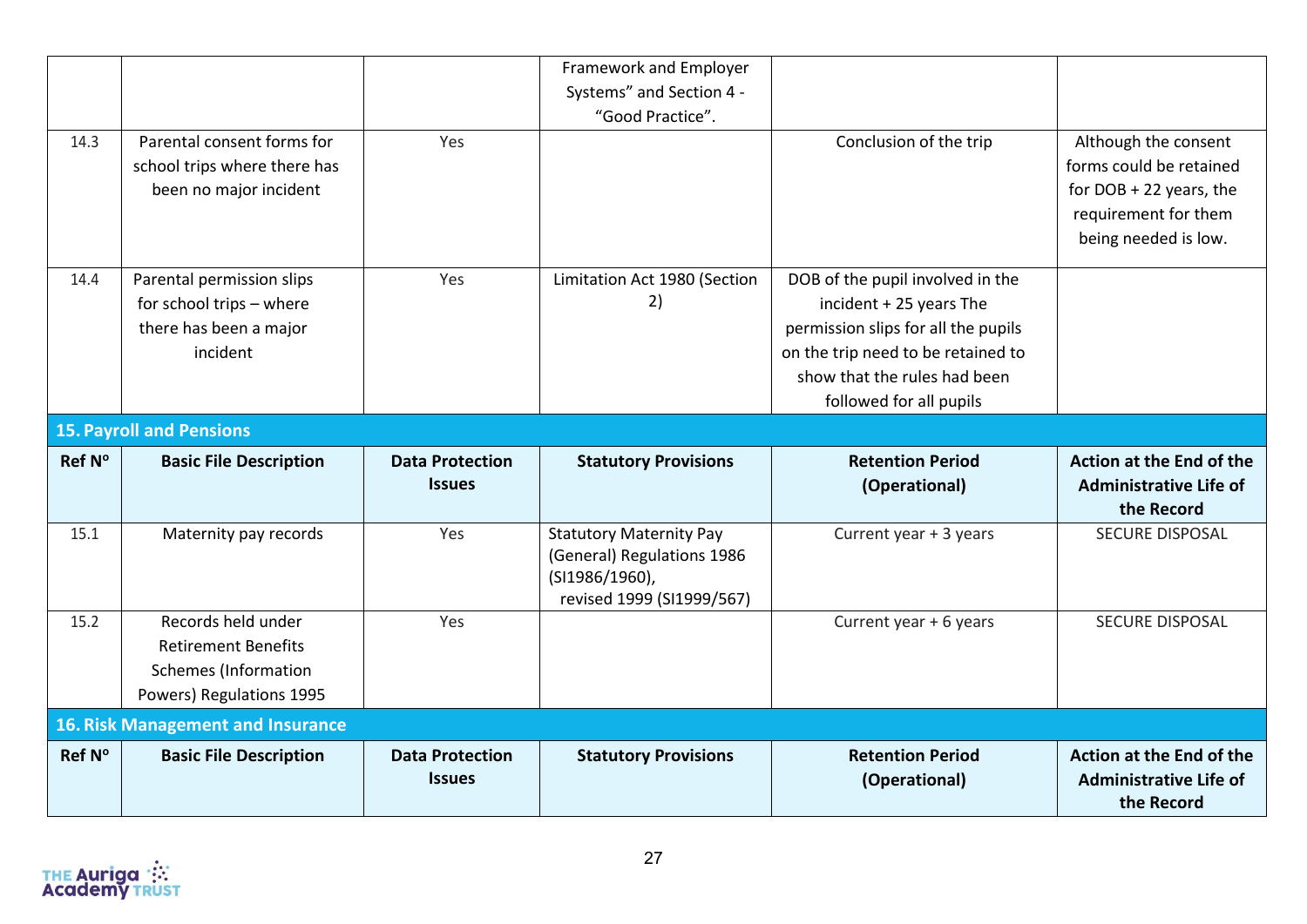| 16.1   | Employer's Liability<br>Insurance Certificate                                                                                                 | <b>No</b>                               |                             | Closure of the Trust +40 years                             | <b>SECURE DISPOSAL</b>                                                  |
|--------|-----------------------------------------------------------------------------------------------------------------------------------------------|-----------------------------------------|-----------------------------|------------------------------------------------------------|-------------------------------------------------------------------------|
|        | <b>17. Asset Management</b>                                                                                                                   |                                         |                             |                                                            |                                                                         |
| Ref N° | <b>Basic File Description</b>                                                                                                                 | <b>Data Protection</b><br><b>Issues</b> | <b>Statutory Provisions</b> | <b>Retention Period</b><br>(Operational)                   | Action at the End of the<br><b>Administrative Life of</b><br>the Record |
| 17.1   | Inventories of furniture<br>and equipment                                                                                                     | <b>No</b>                               |                             | Current year + 6 years                                     | <b>SECURE DISPOSAL</b>                                                  |
| 17.2   | Burglary, theft and<br>vandalism report forms                                                                                                 | No                                      |                             | Current year + 6 years                                     | <b>SECURE DISPOSAL</b>                                                  |
|        | 18. Accounts and Statements including Budget Management                                                                                       |                                         |                             |                                                            |                                                                         |
| Ref N° | <b>Basic File Description</b>                                                                                                                 | <b>Data Protection</b><br><b>Issues</b> | <b>Statutory Provisions</b> | <b>Retention Period</b><br>(Operational)                   | Action at the End of the<br><b>Administrative Life of</b><br>the Record |
| 18.1   | <b>Annual Accounts</b>                                                                                                                        | No                                      |                             | Current year + 6 years                                     | <b>STANDARD DISPOSAL</b>                                                |
| 18.2   | Loans and grants managed by<br>the Trust                                                                                                      | <b>No</b>                               |                             | Date of last payment on the loan + 12<br>years then REVIEW | <b>SECURE DISPOSAL</b>                                                  |
| 18.3   | <b>Student Grant applications</b>                                                                                                             | Yes                                     |                             | Current year + 3 years                                     | SECURE DISPOSAL                                                         |
| 18.4   | All records relating to the<br>creation and management of<br>budgets including the Annual<br><b>Budget statement and</b><br>background papers | <b>No</b>                               |                             | Life of the budget $+3$ years                              | <b>SECURE DISPOSAL</b>                                                  |
| 18.5   | Invoices, receipts,<br>order books and<br>requisitions, delivery<br>notices                                                                   | <b>No</b>                               |                             | Current financial year + 6 years                           | <b>SECURE DISPOSAL</b>                                                  |
| 18.6   | Records relating to the<br>collection and banking of<br>monies                                                                                | <b>No</b>                               |                             | Current financial year + 6 years                           | <b>SECURE DISPOSAL</b>                                                  |
| 18.7   | Records relating to the                                                                                                                       | <b>No</b>                               |                             | Current financial year + 6 years                           | <b>SECURE DISPOSAL</b>                                                  |

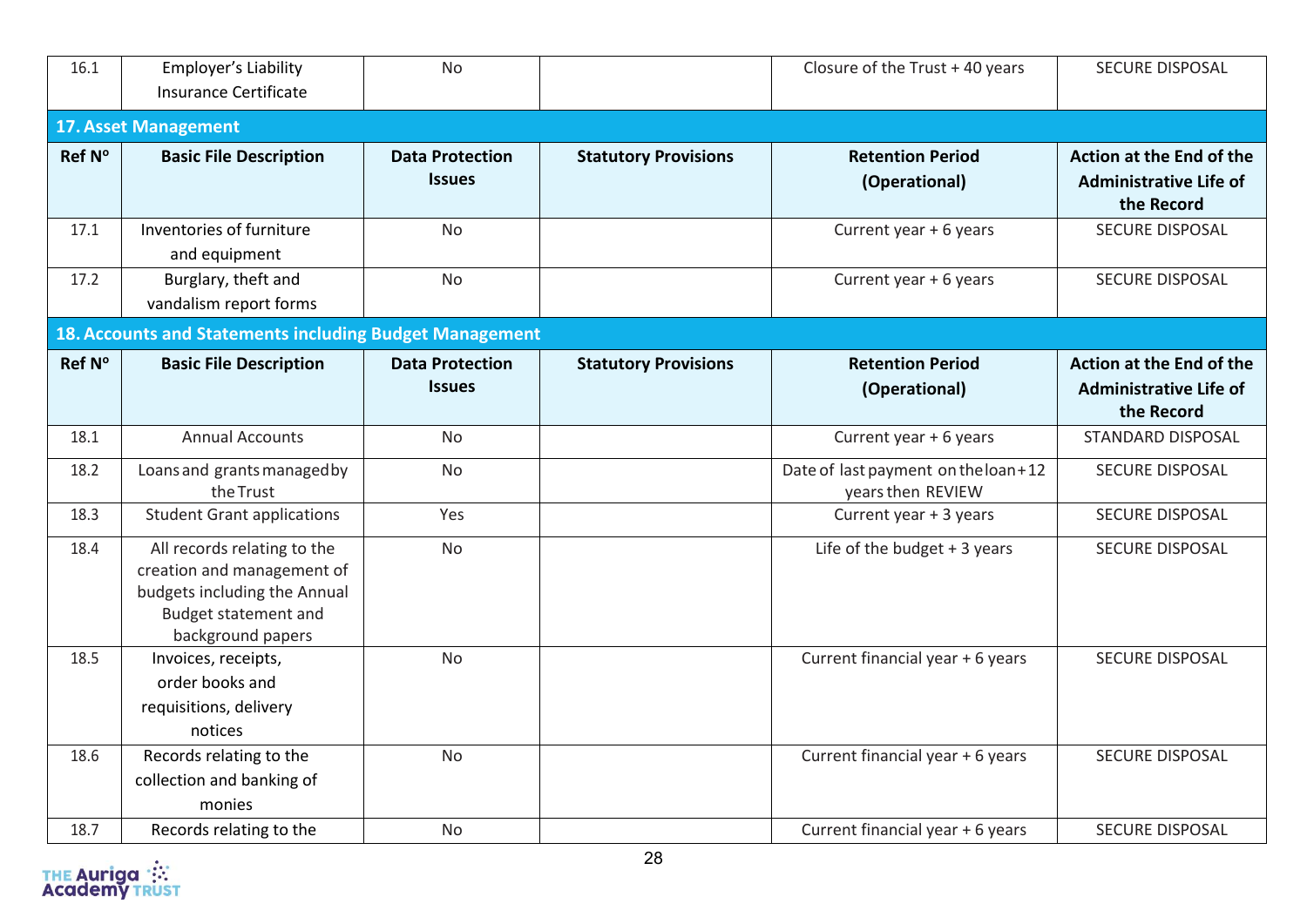|                 | identification and collection<br>of debt                                  |                                         |                             |                                             |                                                                                |
|-----------------|---------------------------------------------------------------------------|-----------------------------------------|-----------------------------|---------------------------------------------|--------------------------------------------------------------------------------|
|                 | <b>19. Contract Management</b>                                            |                                         |                             |                                             |                                                                                |
| Ref N°          |                                                                           |                                         |                             | <b>Retention Period</b>                     | Action at the End of the                                                       |
|                 | <b>Basic File Description</b>                                             | <b>Data Protection</b><br><b>Issues</b> | <b>Statutory Provisions</b> | (Operational)                               | <b>Administrative Life of</b><br>the Record                                    |
| 19.1            | All records relating to the<br>management of contracts<br>under seal      | <b>No</b>                               | Limitation Act 1980         | Last payment on the contract $+12$<br>years | <b>SECURE DISPOSAL</b>                                                         |
| 19.2            | All records relating to the<br>management of contracts<br>under signature | <b>No</b>                               | Limitation Act 1980         | Last payment on the contract $+6$<br>years  | SECURE DISPOSAL                                                                |
| 19.3            | Records relating to the<br>monitoring of contracts                        | <b>No</b>                               |                             | Current year + 2 years                      | <b>SECURE DISPOSAL</b>                                                         |
| 20. School Fund |                                                                           |                                         |                             |                                             |                                                                                |
|                 |                                                                           |                                         |                             |                                             |                                                                                |
| Ref N°          | <b>Basic File Description</b>                                             | <b>Data Protection</b>                  | <b>Statutory Provisions</b> | <b>Retention Period</b>                     | <b>Action at the End of the</b>                                                |
|                 |                                                                           | <b>Issues</b>                           |                             | (Operational)                               | <b>Administrative Life of</b><br>the Record                                    |
| 20.1            | School Fund - Cheque books                                                | No                                      |                             | Current year + 6 years                      | SECURE DISPOSAL                                                                |
| 20.2            | School Fund - Paying in books                                             | <b>No</b>                               |                             | Current year + 6 years                      | <b>SECURE DISPOSAL</b>                                                         |
| 20.3            | School Fund - Ledger                                                      | No                                      |                             | Current year + 6 years                      | <b>SECURE DISPOSAL</b>                                                         |
| 20.4            | School Fund - Invoices                                                    | <b>No</b>                               |                             | Current year + 6 years                      | SECURE DISPOSAL                                                                |
| 20.5            | School Fund - Receipts                                                    | <b>No</b>                               |                             | Current year + 6 years                      | <b>SECURE DISPOSAL</b>                                                         |
| 20.6            | School Fund - Bank statements                                             | No                                      |                             | Current year + 6 years                      | SECURE DISPOSAL                                                                |
| 20.7            | School Fund - Journey Books                                               | <b>No</b>                               |                             | Current year + 6 years                      | <b>SECURE DISPOSAL</b>                                                         |
|                 | <b>21. School Meals Management</b>                                        |                                         |                             |                                             |                                                                                |
| Ref N°          | <b>Basic File Description</b>                                             | <b>Data Protection</b><br><b>Issues</b> | <b>Statutory Provisions</b> | <b>Retention Period</b><br>(Operational)    | <b>Action at the End of the</b><br><b>Administrative Life of</b><br>the Record |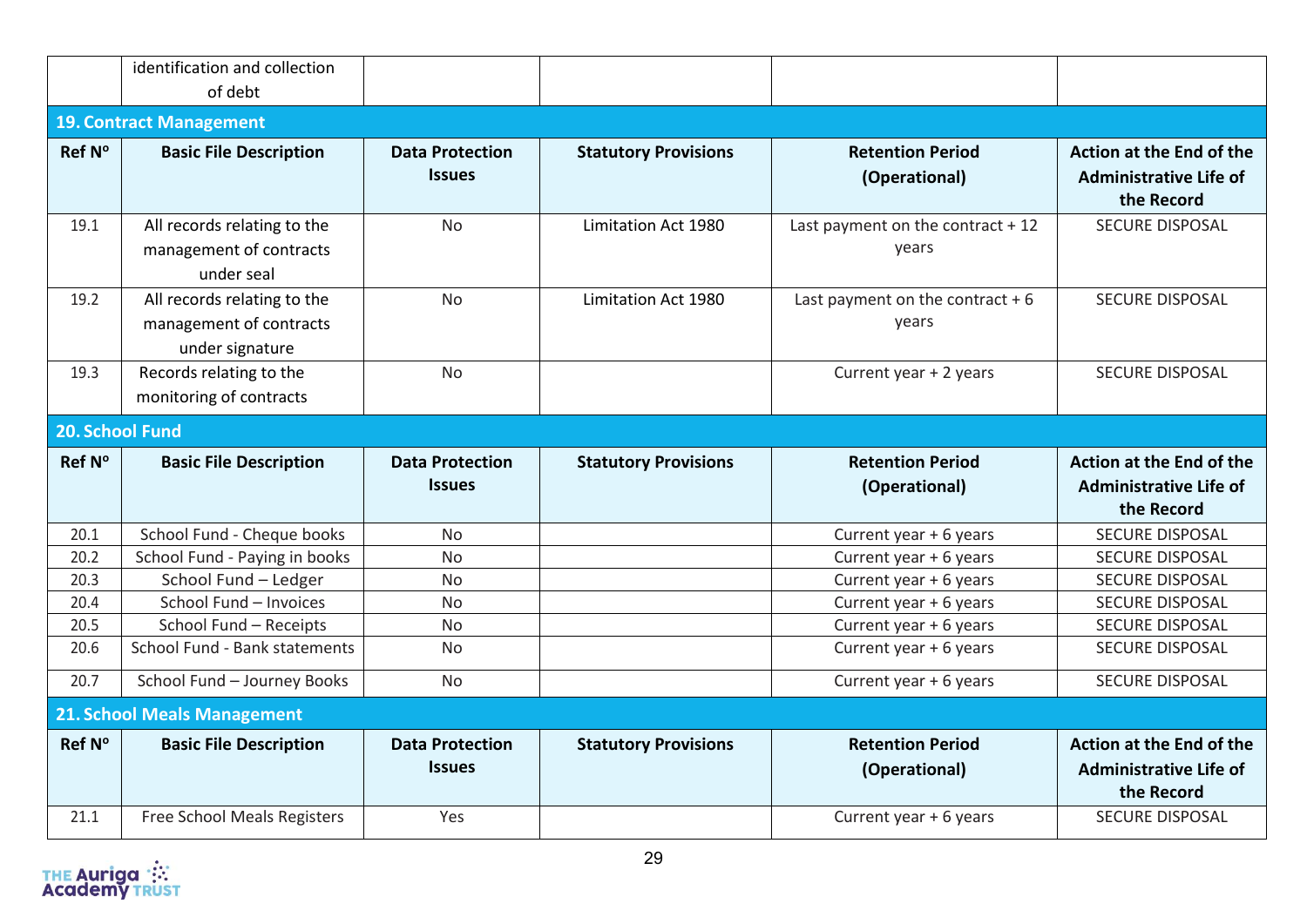| 21.2   | <b>School Meals Registers</b>                                                              | Yes                                     |                             | Current year + 3 years                                                                                                                                    | <b>SECURE DISPOSAL</b>                                                  |
|--------|--------------------------------------------------------------------------------------------|-----------------------------------------|-----------------------------|-----------------------------------------------------------------------------------------------------------------------------------------------------------|-------------------------------------------------------------------------|
| 21.3   | <b>School Meals Summary Sheets</b>                                                         | <b>No</b>                               |                             | Current year + 3 years                                                                                                                                    | SECURE DISPOSAL                                                         |
|        | 22. Property Management                                                                    |                                         |                             |                                                                                                                                                           |                                                                         |
| Ref N° | <b>Basic File Description</b>                                                              | <b>Data Protection</b><br><b>Issues</b> | <b>Statutory Provisions</b> | <b>Retention Period</b><br>(Operational)                                                                                                                  | Action at the End of the<br><b>Administrative Life of</b><br>the Record |
| 22.1   | Title deeds of properties<br>belonging to the Trust                                        | <b>No</b>                               |                             | PERMANENT<br>These should follow the property<br>unless the property has been<br>registered with the Land Registry                                        |                                                                         |
| 22.2   | Plans of property belong to<br>the Trust                                                   | <b>No</b>                               |                             | These should be retained whilst<br>the building belongs to the Trust<br>and should be passed onto any<br>new owners if the building is<br>leased or sold. |                                                                         |
| 22.3   | Leases of property leased by<br>or to the Trust                                            | <b>No</b>                               |                             | Expiry of lease + 6 years                                                                                                                                 | SECURE DISPOSAL                                                         |
| 22.4   | Records relating to the letting<br>of Trust premises                                       | <b>No</b>                               |                             | Current financial year + 6 years                                                                                                                          | <b>SECURE DISPOSAL</b>                                                  |
|        | 23. Maintenance                                                                            |                                         |                             |                                                                                                                                                           |                                                                         |
| Ref N° | <b>Basic File Description</b>                                                              | <b>Data Protection</b><br><b>Issues</b> | <b>Statutory Provisions</b> | <b>Retention Period</b><br>(Operational)                                                                                                                  | Action at the End of the<br><b>Administrative Life of</b><br>the Record |
| 23.1   | All records relating to the<br>maintenance of the<br>Schools carried out by<br>contractors | <b>No</b>                               |                             | Current year + 6 years                                                                                                                                    | SECURE DISPOSAL                                                         |
| 23.2   | All records relating to<br>the maintenance of the<br>School carried out by                 | <b>No</b>                               |                             | Current year + 6 years                                                                                                                                    | SECURE DISPOSAL                                                         |

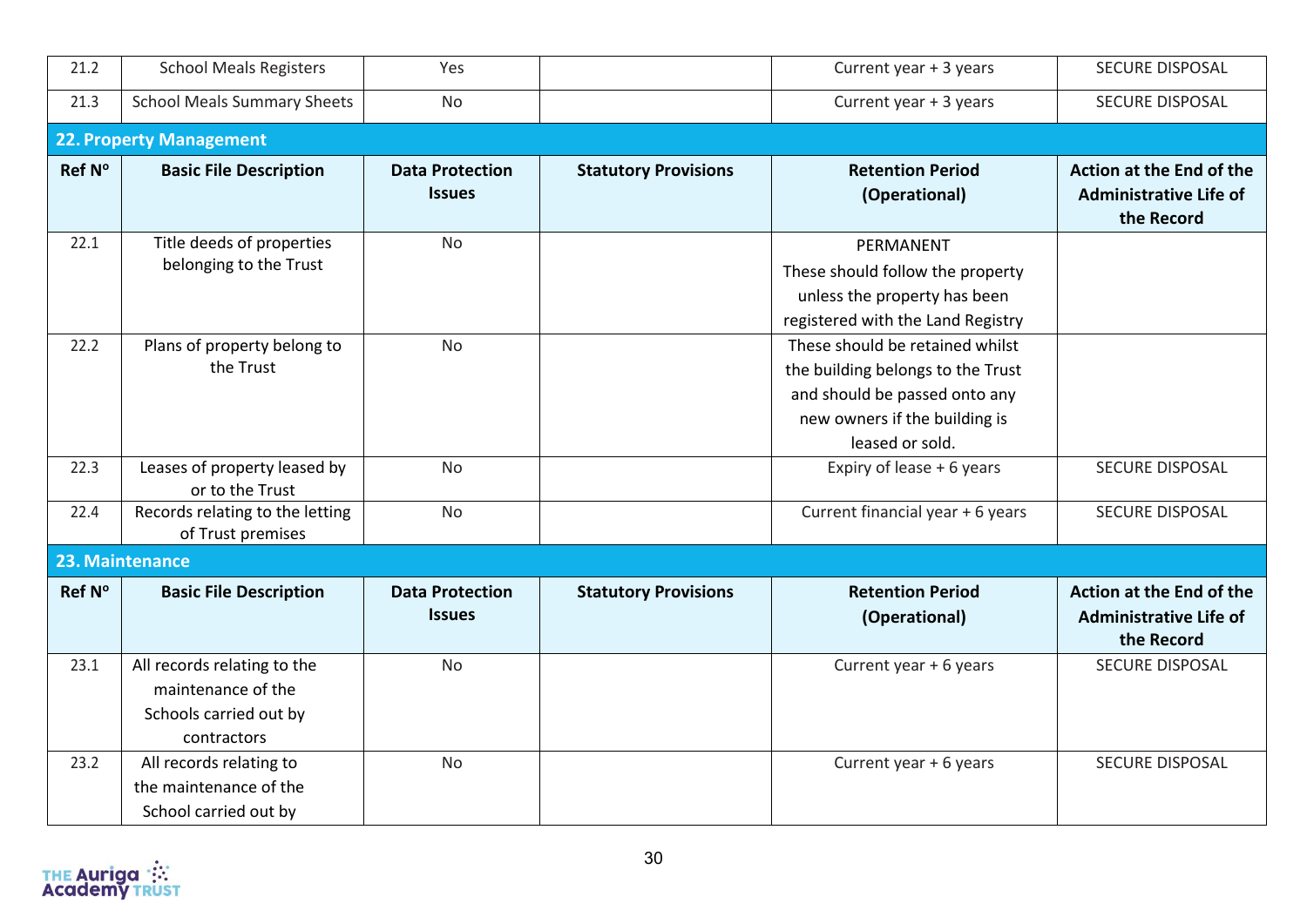|        | Trust employees<br>including maintenance                                                                                     |                                         |                             |                                                                             |                                                                         |
|--------|------------------------------------------------------------------------------------------------------------------------------|-----------------------------------------|-----------------------------|-----------------------------------------------------------------------------|-------------------------------------------------------------------------|
|        | log books                                                                                                                    |                                         |                             |                                                                             |                                                                         |
|        | 24. Family Liaison Officers, Family Support Workers and School-Based Family Workers                                          |                                         |                             |                                                                             |                                                                         |
| Ref N° | <b>Basic File Description</b>                                                                                                | <b>Data Protection</b><br><b>Issues</b> | <b>Statutory Provisions</b> | <b>Retention Period</b><br>(Operational)                                    | Action at the End of the<br><b>Administrative Life of</b><br>the Record |
| 24.1   | Day Books                                                                                                                    | Yes                                     |                             | Current year + 2 years then review                                          |                                                                         |
| 24.2   | Reports for outside<br>agencies - where the report<br>has been included on the<br>case file created by the<br>outside agency | Yes                                     |                             | Whilst child is attending school and<br>then destroy                        |                                                                         |
| 24.3   | Referral forms                                                                                                               | Yes                                     |                             | While the referral is current                                               |                                                                         |
| 24.4   | Contact data sheets                                                                                                          | Yes                                     |                             | Current year then review, if<br>contact is no longer active then<br>destroy |                                                                         |
| 24.5   | Contact database entries                                                                                                     | Yes                                     |                             | Current year then review, if<br>contact is no longer active then<br>destroy |                                                                         |
| 24.6   | <b>Group Registers</b>                                                                                                       | Yes                                     |                             | Current year + 2 years                                                      |                                                                         |
|        | 25. Local Authority                                                                                                          |                                         |                             |                                                                             |                                                                         |
| Ref N° | <b>Basic File Description</b>                                                                                                | <b>Data Protection</b><br><b>Issues</b> | <b>Statutory Provisions</b> | <b>Retention Period</b><br>(Operational)                                    | Action at the End of the<br><b>Administrative Life of</b><br>the Record |
| 25.1   | <b>Secondary Transfer Sheets</b><br>(Primary)                                                                                | Yes                                     |                             | Current year + 2 years                                                      | <b>SECURE DISPOSAL</b>                                                  |
| 25.2   | <b>Attendance Returns</b>                                                                                                    | Yes                                     |                             | Current year + 1 year                                                       | SECURE DISPOSAL                                                         |
| 25.3   | <b>School Census Returns</b>                                                                                                 | <b>No</b>                               |                             | Current year + 5 years                                                      | <b>SECURE DISPOSAL</b>                                                  |